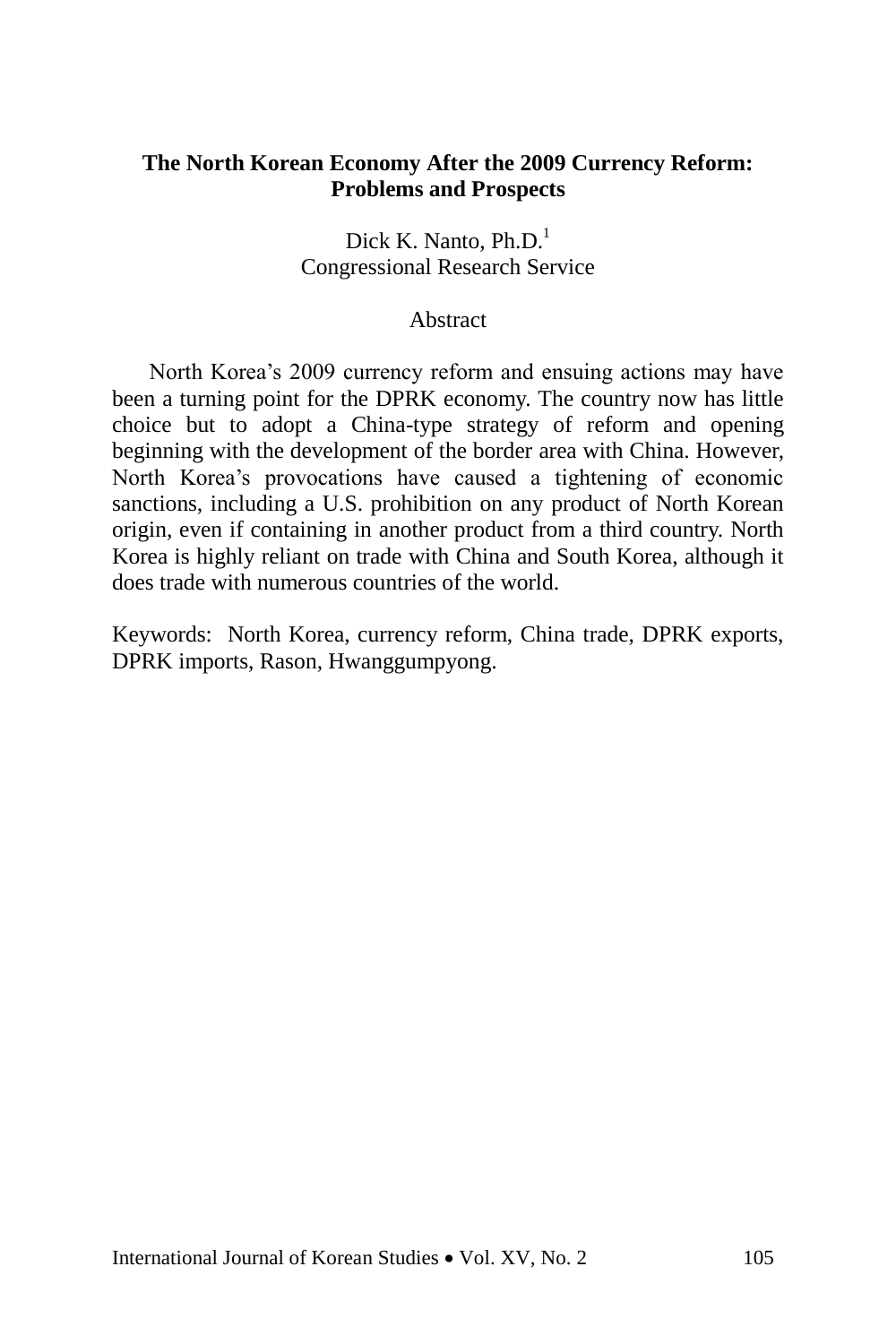# **The North Korean Economy After the 2009 Currency Reform: Problems and Prospects**

As history may conclude, the disastrous currency reform of November-December 2009 could prove to have been a turning point in the convulsive historical path of the hapless DPRK economy. The socalled currency reform amounted to a redistribution and confiscation of wealth along with an attack, both on markets and dollars or euros being used as a domestic medium of exchange. The effort failed. The die was cast.

The botched currency reform and ensuing events should have made it clear to Pyongyang that the time had come for a new strategy. The old policy cycle would no longer work. Rotating through a military provocation, a diplomatic charm offensive with hat in hand, promises of better behavior, food and economic assistance to keep starvation to manageable proportions, followed by a period of calm before a return to military provocations could no longer elicit the desired international response. This time, undertaking deadly military actions and bringing the Korean peninsula to the brink of war in order to gain attention and set the stage for a diplomatic offensive ended up increasing sanctions and further alienating China, the DPRK's last reliable ally. It was time to carry out the policies expressed in the New Year joint editorial and take realistic and more effective measures to achieve the increasinglyunattainable goal that of becoming a "strong and prosperous" nation by the year 2012.

Currency reform could turn out to be the last major attempt by the government to keep the country from embarking on the same path to prosperity taken by South Korea, China, Japan, and most other countries of Asia. Considering the pre-Korean War status of North Korea as the industrial center of the Korean peninsula, what seems more remarkable than its starving people is that the DPRK could remain an island of poverty amid an ocean of prosperity.

The failed currency reform should have served again to remind the governing regime that there are limits to how much it can squeeze from peasants and merchants to make up for misguided economic policies. Since the currency reform effort, DPRK policy has exhibited three divergent and contradictory strategies. First is the path of Chinese reform. The country seems finally to have embarked on a realistic path of modernization and economic self-sufficiency with heavy reliance on Chinese investment and managerial expertise. Second, it has continued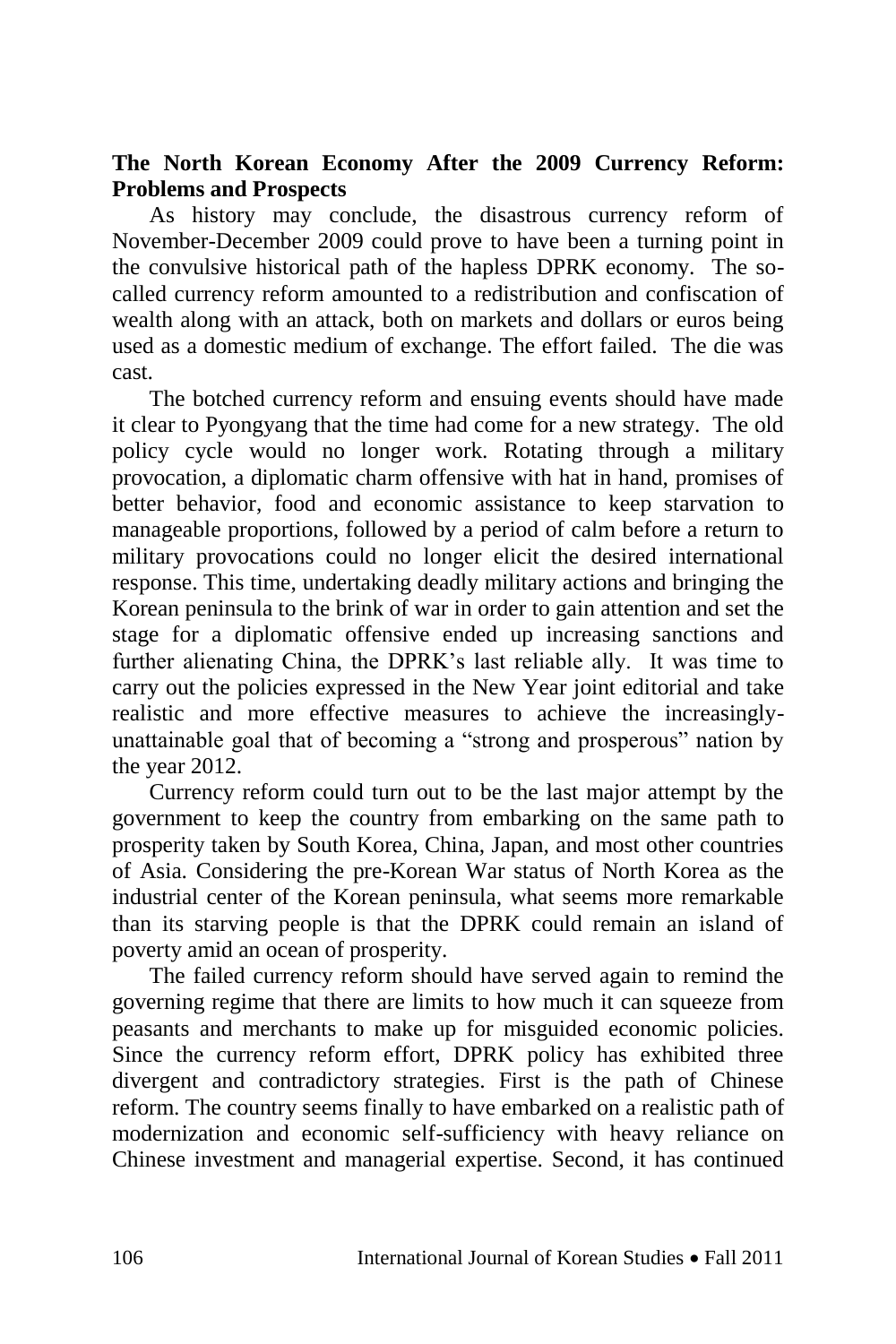with provocations and forays into military adventurism that only serve to torpedo its attempts at reaching the moderate level of economic independence that it so desires. And third, it continues to stiff arm South Korea, a country with deep pockets, expertise, and a direct interest in promoting economic development in the other half of the Korean peninsula.

North Korea's policies toward economic reforms and markets could be likened to a mountain man sliding down a steep bank into a river. A complete dunk in the waters of capitalism and market forces could do much to wash the DPRK economy of its accumulated vestiges of Cold War socialism. Much as the case with China, North Korea could call the mixed socialist-market economy that is developing slowly, "socialism with North Korean characteristics," or "*juche* with Chinese characteristics." The reality is that without sufficient reform, the DPRK economy will remain one of the backwaters of the world.

The lesson of currency reform for Pyongyang should be that resisting the pull of markets by lashing out with decrees and trying to reverse what progress has already been made is both futile and detrimental to other national priorities, including raising the standard of living of the people, maintaining support for the ruling regime, and developing into a recognized nuclear state. This message apparently has not been lost on the Kim Jong Il regime. Kim's apparent successor, Kim Jong Un, has had his name associated with the success of the special economic zones on the northern border with China, and economic development is being pursued as a way to legitimatize his succession to power. One strategy to ensure a smooth dynastic succession is to build economic achievements credited to Kim Jong  $Un<sup>2</sup>$ 

In May 2011, North Korea announced that it was the second happiest country in the world after China.<sup>3</sup> The United States and South Korea were at the bottom of the ranking. It perhaps is comforting to know that the tears being shed in the DPRK have not been tears of pain but tears of happiness. A lesson that the DPRK might learn from China is that the happiness of people and concomitant support for the ruling regime depend partly on the level of well-being but primarily on a steady rise in the standard of living. Rapid economic growth combined with moderate repression of nascent opposition elements seems sufficient to maintain support for Beijing. This is a far cry from the apparent DPRK formula of severe repression of even a hint of opposition and criminalizing what is normal market activity in other countries as well as discouraging foreign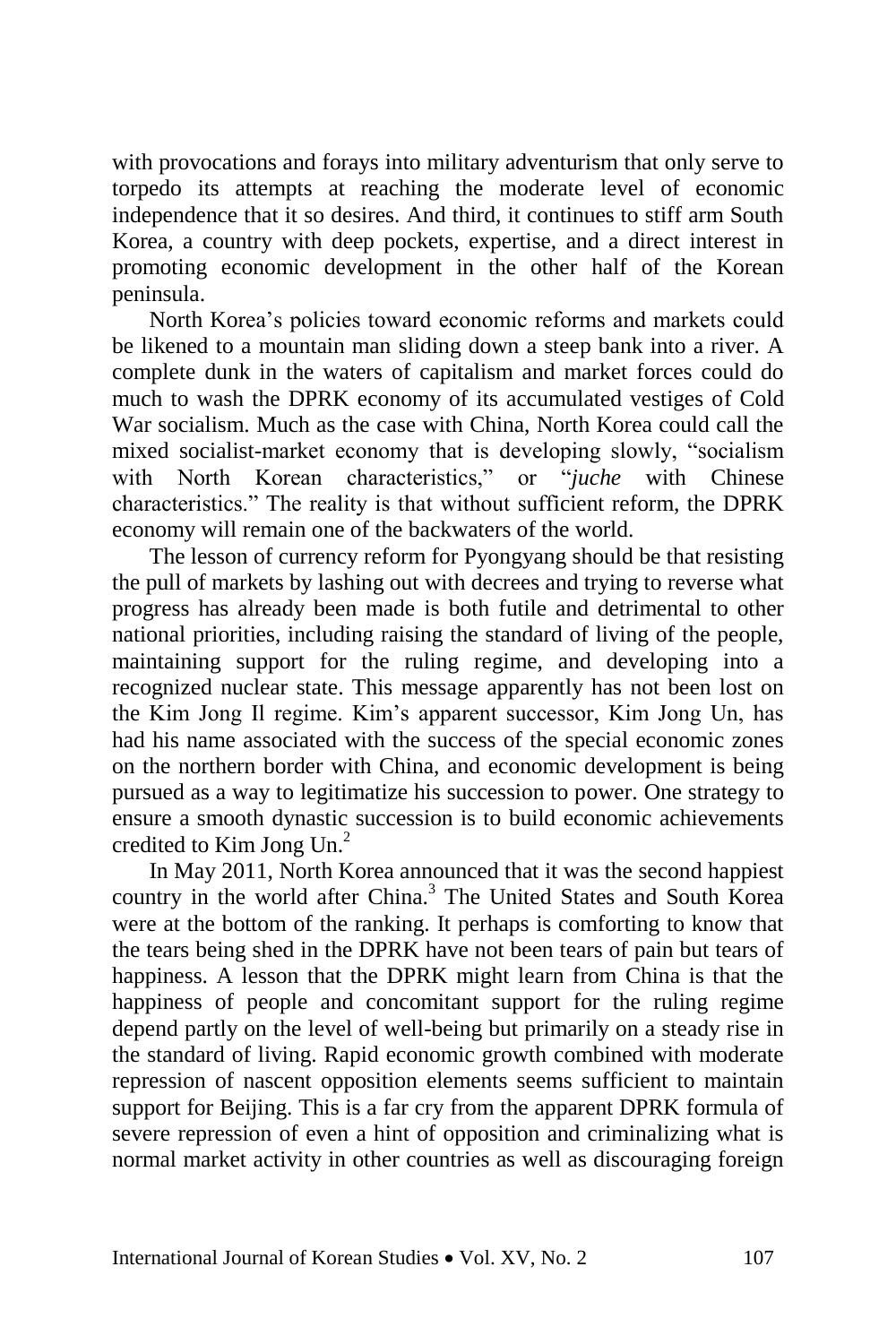investment by lethal military adventurism and then trying to convince the people that they are happy.

# **The Failed Currency Reform**

The currency reform was intended to provide a strong boost to the economy, both to grow and to become more self-sufficient. Even though it was followed by attempts to modernize the DPRK commercial base, it amounted to a deliberate attempt to transfer wealth from those engaged in "illegal" market activity and from households that had saved to the political and military elite. It also sought to bring transactions into the state banking system rather than allowing cash transactions based on markets. As early as 2006, papers in the *Kyo'ngje Yo'ngu* journal of economic policy argued that "idle currency in the people's closets must be pulled out into the official currency structure" and that the bank had to play the key role in currency distribution and transactions.<sup>4</sup>

From day one, however, currency reform and ensuing actions caused huge disruptions in what remained of an already distorted economy. It alienated nearly everyone—including the elites in society—and generated huge increases in prices, particularly for those who could least afford them. Ultimately, it laid bare the utter futility of trying to control all aspects of the economy from Pyongyang. It is no wonder that the architect of the plan, Pak Nam-gi, was reportedly executed at a shooting range and his relatives arrested.

The failures of the currency reform included the following:<sup>5</sup>

- confiscating accumulated savings at all strata of society by limiting the amount that could be converted from the old currency to the new;
- creating shortages of basic commodities both in the Public Distribution System and in markets;
- setting unrealistic prices for basic commodities based not on supply and demand but on old controlled price levels that were hopelessly out of date;
- shutting down markets that were necessary for obtaining basic food and household items for much of the non-elite population; and,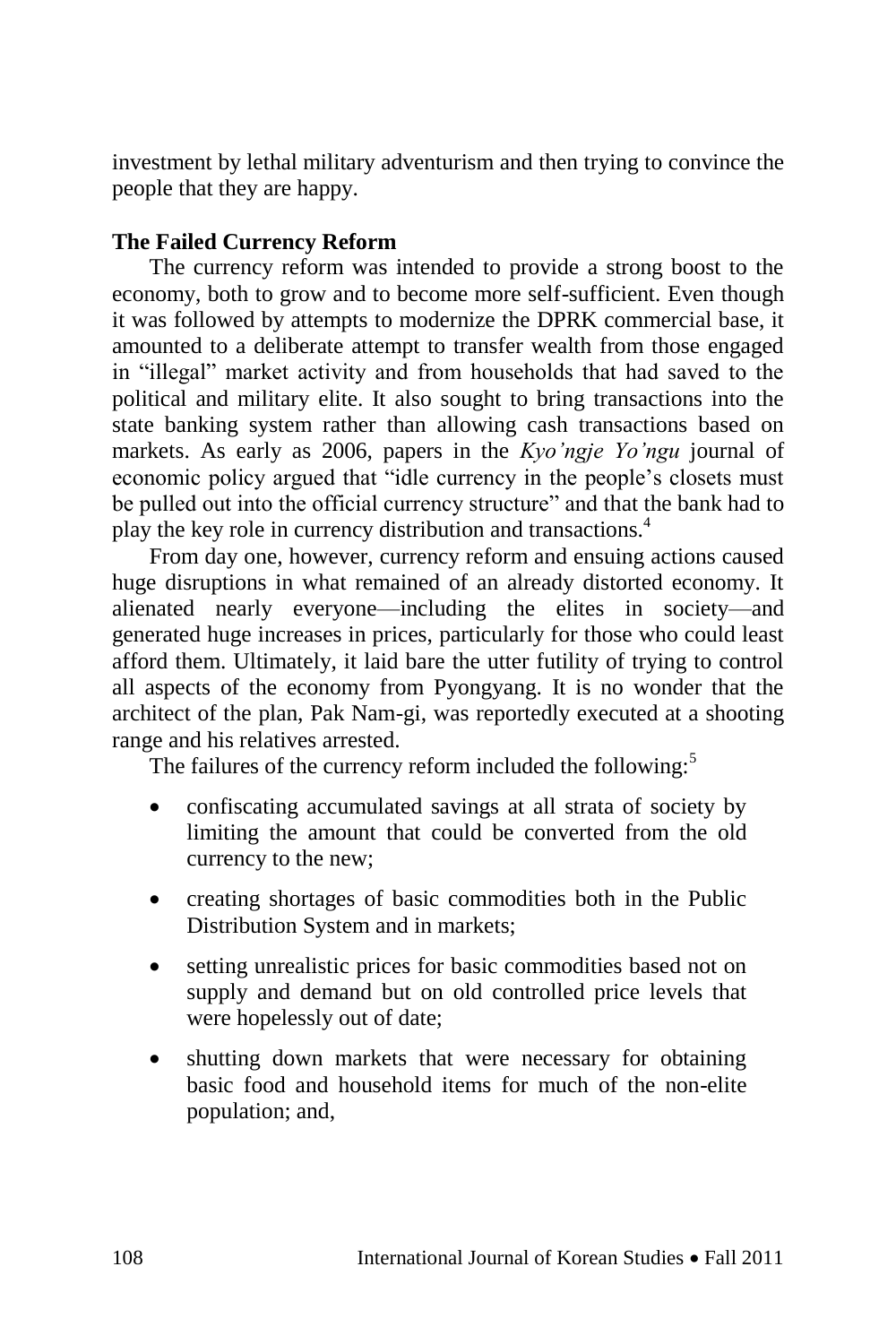• criminalizing the use of foreign currencies, thereby adding an additional risk to market transactions and importing from China.

After less than two months, even government authorities in Pyongyang recognized that the currency reform and ensuing measures were a complete fiasco. They had caused such chaos and hardship that on February 5, Premier Kim Yong-il reportedly read an hour-long statement before village chiefs and other party officials admitting the policy mistake and apologizing for "having caused great pain to the people by recklessly enforcing the latest currency reform without making sufficient preparations or considering the circumstances." He pledged to rectify the mistakes and to stabilize the financial circumstances of the people. He also indicated that North Koreans would be allowed to use foreign currency and that markets would be permitted to reopen.

### **Provocations and Sanctions**

Following the reversal of the currency reform, one would have expected policymakers to move quickly to make up for the damage done. Instead, DPRK policy took a strange turn that worked to worsen the situation. Suddenly, the military-first aspect of the policy establishment came to the fore. Like a two-headed monster, just when the currency reform head was subdued after causing an economic disaster, the military head popped up and began breathing fire, allegedly sinking South Korea's *Cheonan*, a naval vessel, and shelling Yeonpyeong Island. In terms of the impact on the DPRK economy, each was equally detrimental.

The sinking of the *Cheonan* and shelling of Yeonpyeong Island provided a fillip to efforts to enforce United Nations sanctions on the DPRK. On June 12, 2009, the United Nations, Security Council unanimously passed Resolution 1874, in response to North Korea's second nuclear test. The resolution put in place a series of sanctions on North Korea's arms sales, imports of luxury goods, and financial transactions related to its weapons programs. It also called upon states to inspect North Korean vessels suspected of carrying such shipments. In addition, the resolution provided for new economic and financial sanctions on the DPRK. It called on states not to provide grants, assistance, loans, or public financial support for trade if such assistance could contribute to North Korea's proliferation efforts. It also called on states to deny financial services, including freezing assets, where such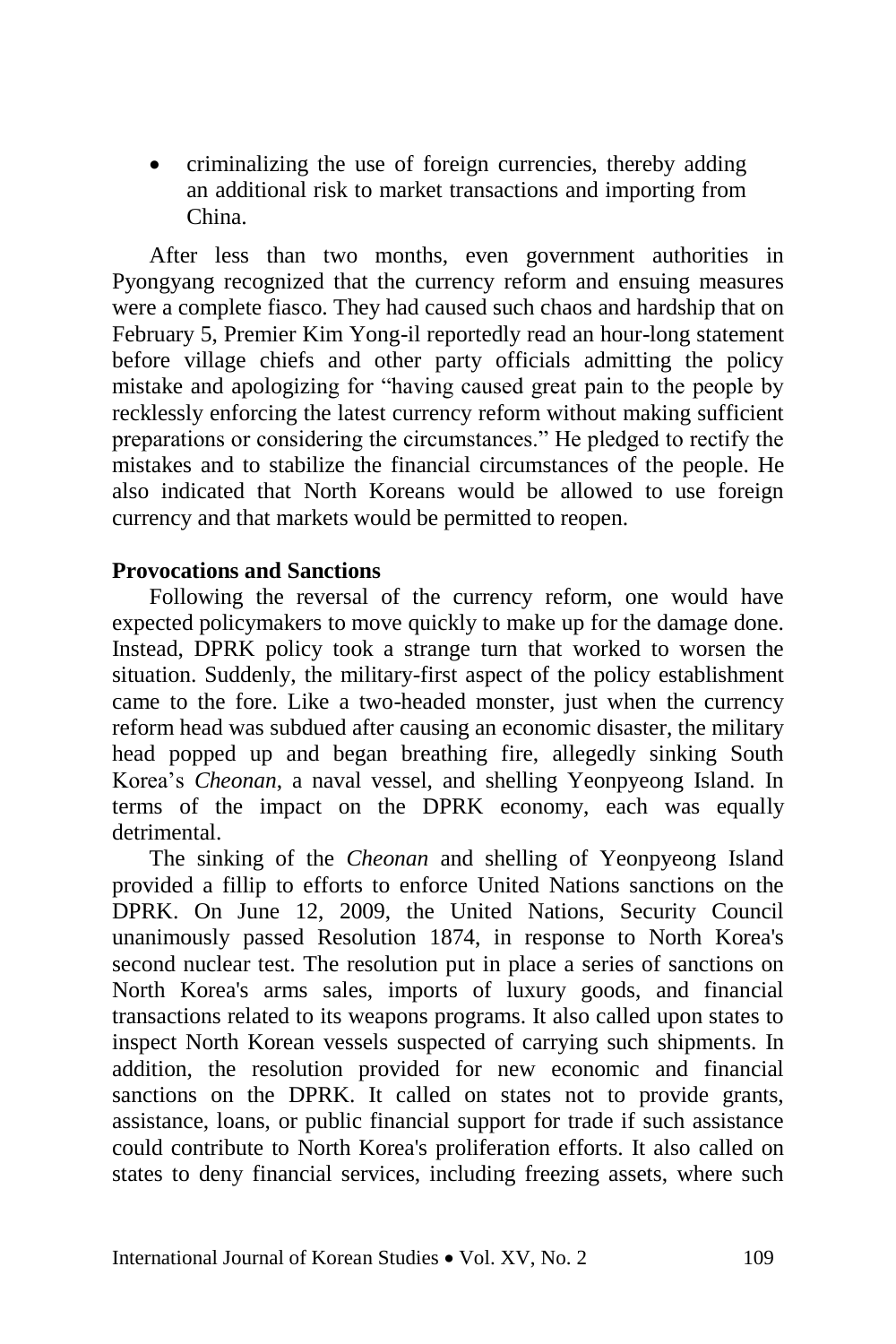assets could contribute to prohibited DPRK programs. Explicit exclusions were made for humanitarian and denuclearization aid.

Combined with a shortage of food, fuel, and fertilizer plus an unusually severe winter in 2010-2011, the economic sanctions tended to slow the economy and worsen an already bad situation for the North Korean people. Aid agencies and governments believe the DPRK needs about 5.3 million tons of additional food in 2011 just to feed its population. An assessment by the United Nations in early 2011 found more than six million North Koreans in urgent need of aid, and they were informed that the North's public distribution system would run out of food between May and July 2011.<sup>6</sup> The international community, however, greeted the request for aid with some skepticism.

The U.N. sanctions have been broad and far-reaching, although problems have arisen in implementation, particularly with countries, such as China, which are obliged to recognize the sanctions but which have other interests they consider to be equally compelling. While U.N. Security Council Resolution 1874 was aimed primarily at preventing nuclear and missile proliferation, it was also was designed to deprive the North Korean elite of luxury goods and to make it difficult for the DPRK to finance international transactions, particularly those related to DPRK's nuclear or ballistic missile programs. Since international banks cannot tell who the ultimate beneficiary is for a given transaction, such as a trade credit or export guarantee, many banks simply stopped dealing with the DPRK in order to protect their reputation and avoid U.S. financial sanctions. Visitors to Pyongyang in December 2010 reported that one ship in port could not unload its cargo because of problems with finding an international bank that would handle the transaction. This made international trade in major items more risky and difficult.

Despite the U.N. sanctions prohibiting the export of luxury items to the DPRK, visitors to Pyongyang in December 2010 reported seeing a variety of such goods from China, Japan, and other countries for sale in markets. Using the U.S. and U.K. definitions in 2009, countries reporting trade to the United Nations exported \$212.2 million in luxury items to North Korea. China led the way, with exports of luxury goods of \$136.1 million (mostly tobacco, computers and cars). Brazil exported \$36 million (mostly tobacco and precious stones), Singapore \$29 million (mostly tobacco), and Russia \$4 million (mostly cars, some beef and computers but no alcoholic beverages). Clearly, China and other countries have not been enforcing the U.N. sanctions on luxury goods.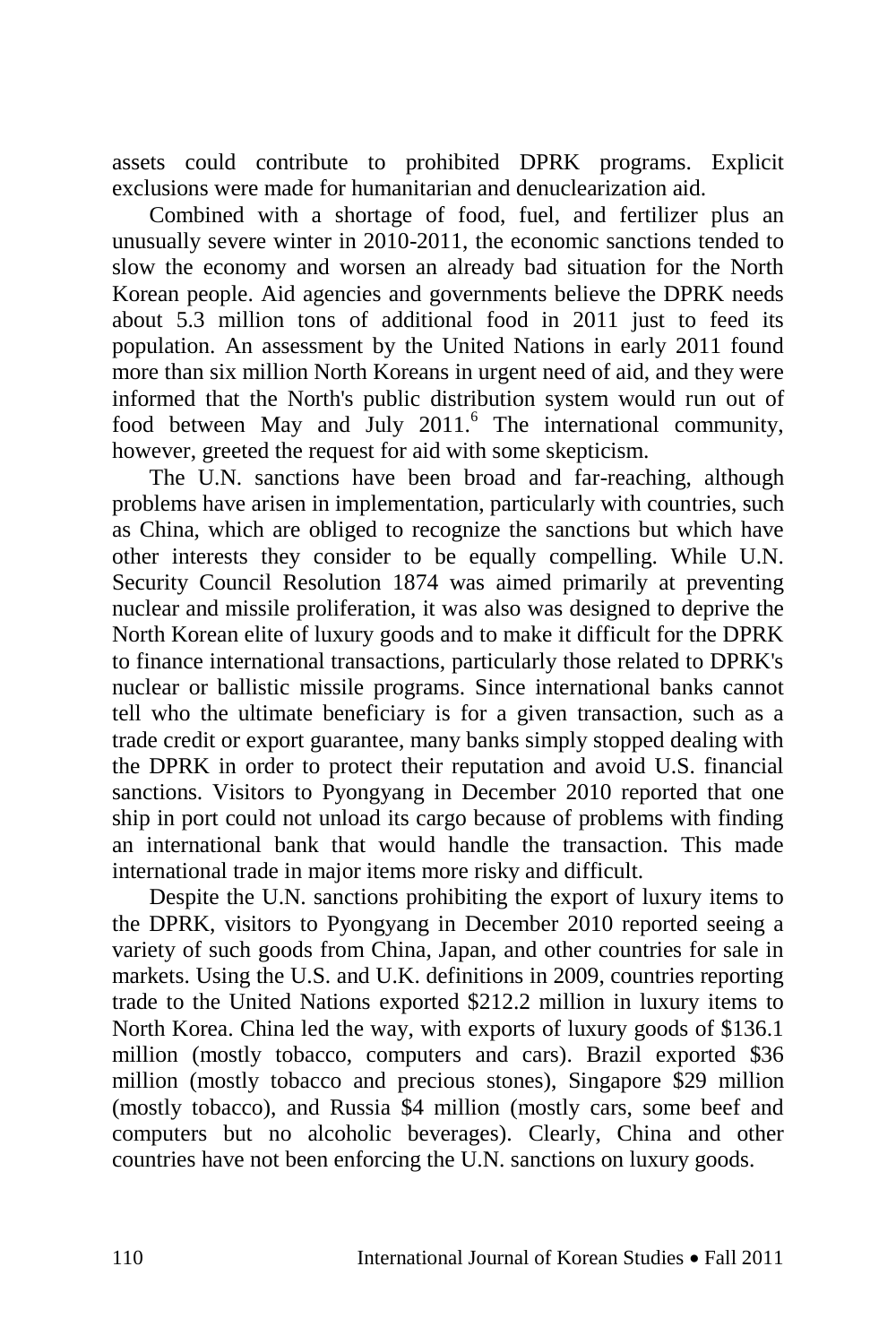The United Nations Panel of Exports in its 2010 final report documented several illicit purchases or attempts to purchase luxury goods by the DPRK.<sup>7</sup> These included two yachts, twelve Mercedes Benz vehicles, electronic items (high-end video recorders and players), musical instruments (37 pianos) and cosmetics. Most of these luxury goods reached or would have reached North Korea after transiting through a neighboring trans-shipment hub.

Luxury goods exported from Japan in 2008 and 2009 were mainly pianos and cosmetics. In 2009, Italy also blocked exports of electronic items, including a projector, some amplifiers and other electronic equipment suitable for a cinema hall, 150 bottles of cognac and 270 bottles of whisky, and in December 2010, a shipment of high-quality tapdancing shoes.

Figure 1 shows monthly Chinese exports of luxury goods to the DPRK, using a combination of U.S. and U.K. definitions of such goods. Luxury exports from China fluctuated by month but generally increased with a decided downturn in the early months of each year. There is a spike in purchases each December presumably for New Year gifts to be given.



**Figure 1. Monthly PRC Exports of Luxury Goods to North Korea**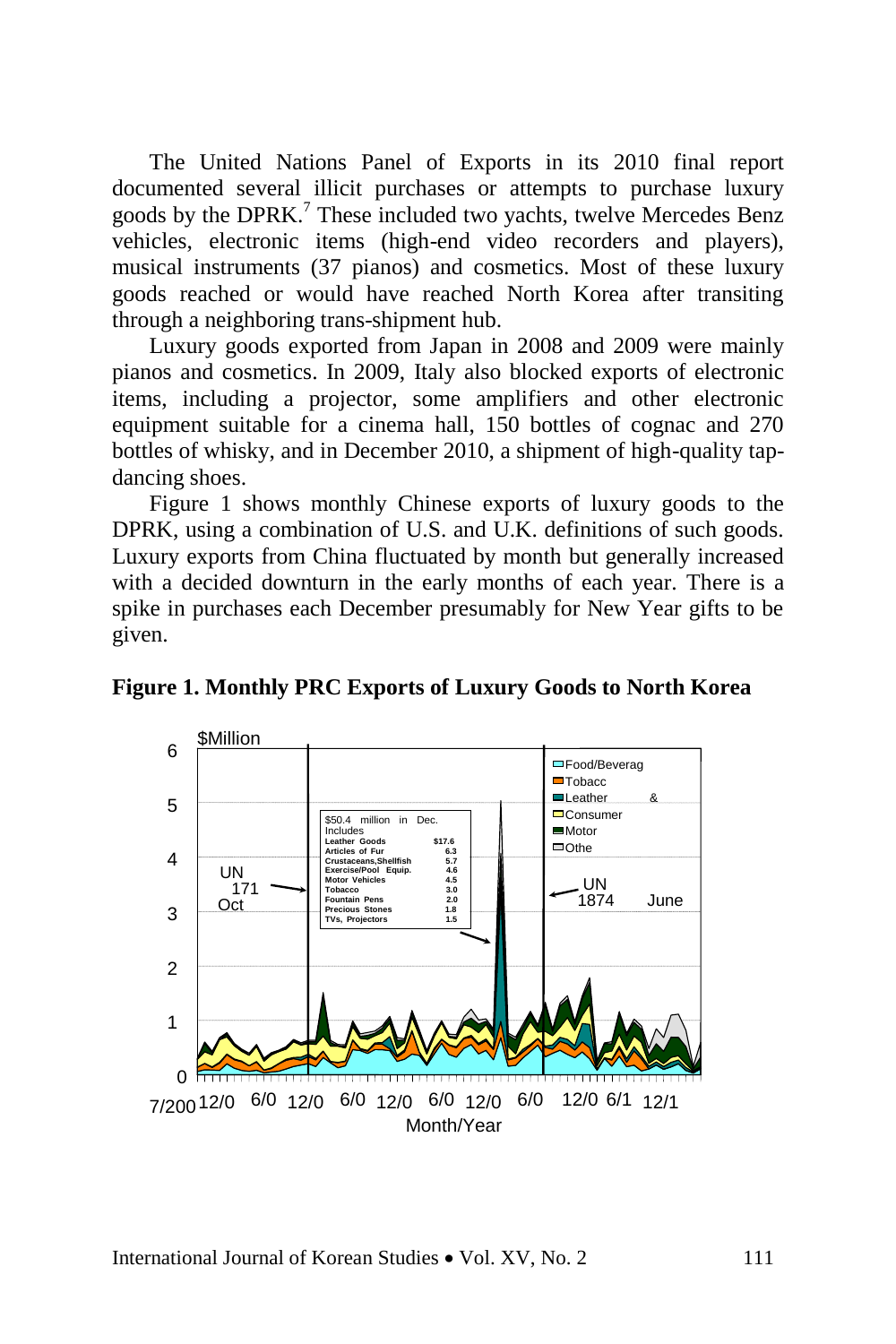As can be seen in the figure, China continues to ship luxury goods to the DPRK despite the U.N. sanctions. China claims that the ban is not enforceable because the United Nations resolution did not specify what goods are luxury items. The definition of luxury goods does vary by country, but certain items would seem obvious for inclusion. For example, in July 2010, Radio Free Asia reported that Kim Jong-il had provided 160 luxury cars (made in China) to directors of provincial committees of the Korean Workers Party and to municipal committee secretaries (higher level officials already had vehicles).<sup>8</sup> Such cars would be included on a list of luxury goods by most countries.

The United States, Japan, and South Korea also imposed a variety of unilateral sanctions on the DPRK. South Korea terminated all trade with the North except for that through the Kaesong Industrial Complex and humanitarian aid. Japan imposed strict sanctions on trade with North Korea. Prior to 2002, the two countries maintained extensive trade relations. In 2001, for example, Japan exported \$1.1 billion in merchandise to the DPRK. From 2006, however, Japan unilaterally imposed sanctions that include a ban on trade with the DPRK, even that via third countries, as well as limits on remittances and travel to Japan by most North Korean citizens.

In the United States, on August 30, 2010, after determining that the DPRK was complicit in the sinking of the *Cheonan*, President Obama invoked national emergency authority to prohibit exports of luxury items to North Korea and to block the assets of targeted individuals and entities engaged in proliferation, money laundering, counterfeiting of goods or currency, bulk cash smuggling, narcotics trafficking, or other illicit economic activity. In addition, on April 18, 2011, Obama issued Executive Order 13570 that prohibited the direct and indirect importation of goods, services, and technology from North Korea. This means that, unless exempt, an import license is required for all products or services entering the United States from North Korea.<sup>9</sup>

The prohibition of both "direct and indirect" imports from North Korea is significant. It implies that parts and components from, for example, the Kaesong Industrial Complex or from Chinese joint ventures in North Korea are not permitted to enter the United States, even if they are substantially transformed and a part of another imported product that is allowed.

The need for Executive Order 13570 stemmed from the debate in Congress over the Korea-U.S. Free Trade Agreement (KORUS FTA)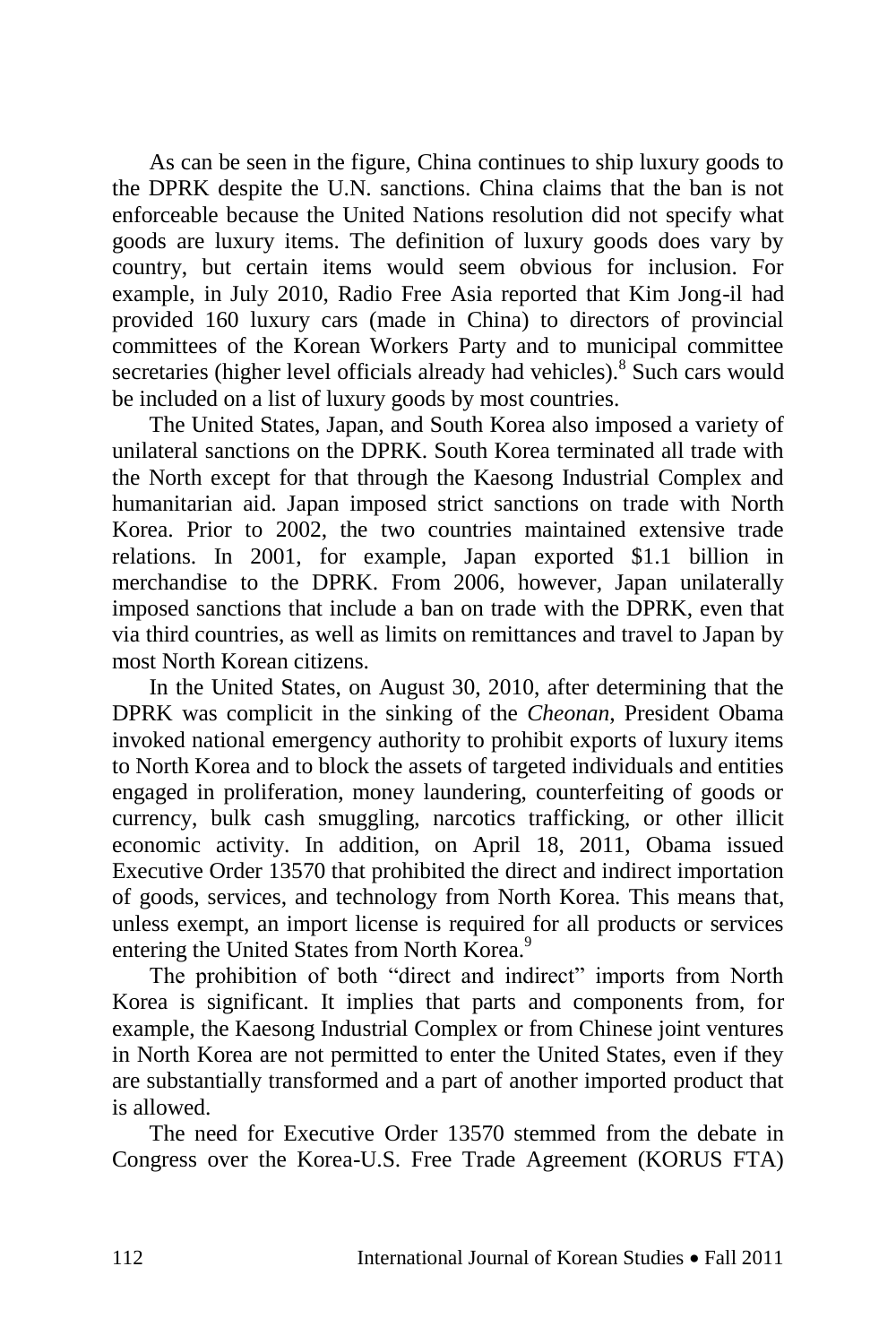that is awaiting Congressional consideration. In early 2011, many members of Congress raised concerns over whether the agreement could lead to increased imports from North Korea. Although the pending FTA would not cover products from the Kaesong Industrial Complex (KIC), it does contain a provision for future consideration and legislative approval of products from outward processing zones such as the KIC. The FTA also contained rules to determine the origin of products that allowed for components from other countries to be included in products that qualify for the special tariff treatment under the FTA.

Under international trade rules, a finished product made in the KIC or anywhere in North Korea, must be labeled as such and in the United States does not receive most-favored-nation tariff (Normal Trade Relations or NTR) treatment. In the United States, only two countries, North Korea and Cuba, do not have permanent NTR status and must pay the higher pre-World War II rates of duty. However, if a part or component from North Korea is incorporated into a product from South Korea, for example, that has a different tariff classification; it can have a "Made in (South) Korea" label and enter the United States or other countries under the rules for imports from South Korea. In international trade parlance, it is considered to be substantially transformed.

Following the announcement of Executive Order 13570, the Office of Foreign Assets Control (OFAC) in the U.S. Department of the Treasury issued these guidelines:

"Pursuant to E.O. 13570, goods, services, and technology from North Korea may not be imported into the United States, directly or indirectly, without a license from OFAC. This broad prohibition applies to goods, services, and technology from North Korea that are used as components of finished products of, or substantially transformed in, a third country."<sup>10</sup>

Currently, it is not clear how far U.S. Customs and Border Protection (CBP) will go in implementing the executive order's language on prohibiting indirect trade. CBP officials assert that their targeting, verification, and enforcement provisions mitigate the risk of unauthorized products and components from the DPRK entering into the United States. However, CBP relies heavily on the importers, themselves, to comply with existing rules and laws governing imports.

The problem of imports into the United States from the DPRK is not of major consequence now. If North Korea continues to establish joint ventures, industrial complexes, and free trade zones, however, many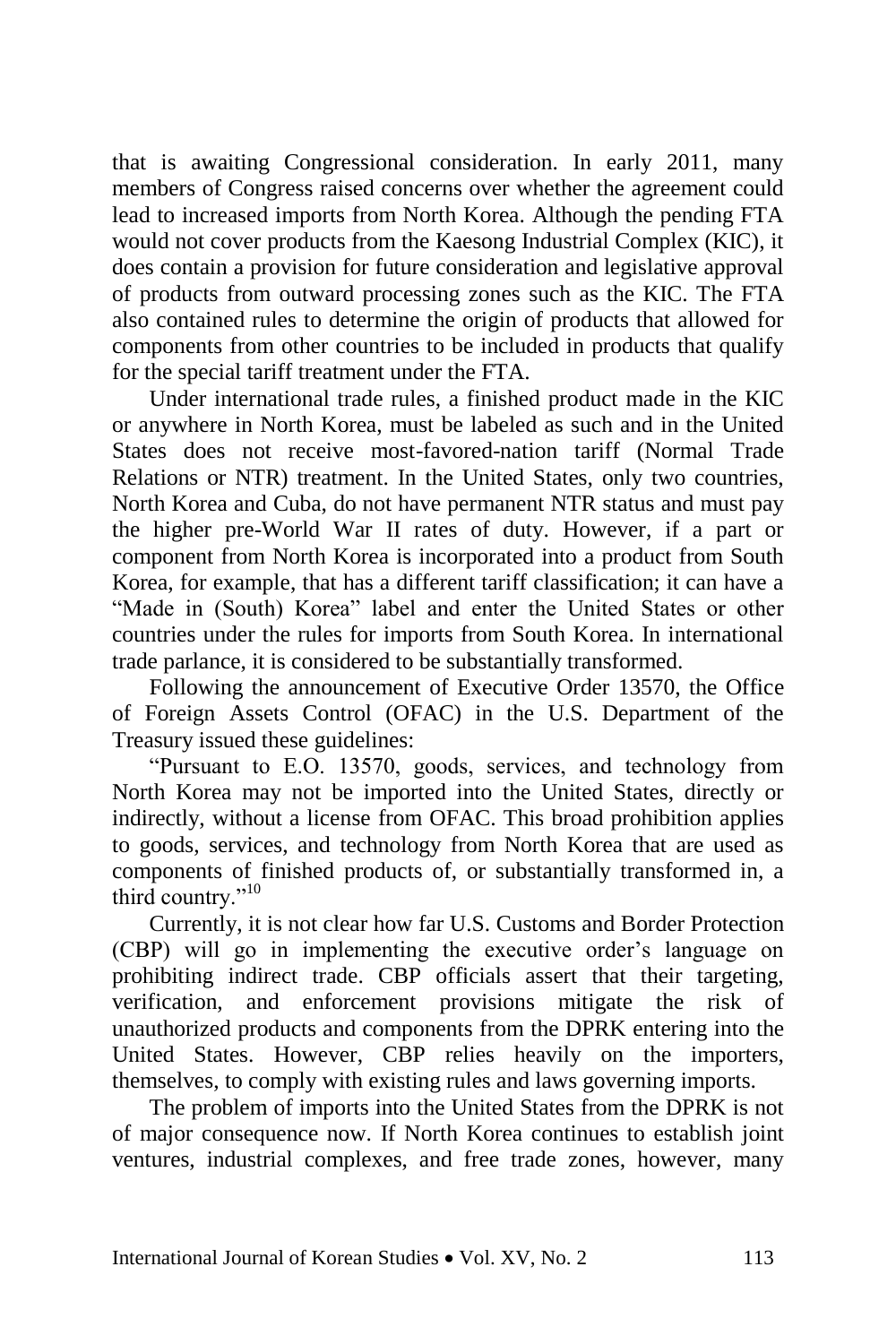more North Korean products are likely to enter into global supply chains. This potentially could have a large effect on the willingness of global businesses, particularly those in China, to buy even a small input or service supplied from North Korea. Will, for example, the prohibition include Chinese steel made using coal from North Korea? Will it include bolts, paint, or cloth if they are made in the KIC that could make their way into a car assembled in South Korea? Will it include metals separated in high-temperature furnaces lined with the rare metal magnesite that is found only in North Korea and China? Will it include apparel made by South Korean or Chinese companies but sewn in North Korea? Such processing on commission trade has comprised a large part of the non-KIC trade between North and South Korea.

One implication of Executive Order 13570 is that more data is necessary on trade between North and South Korea. Currently, South Korea does not provide the United Nations or the World Trade Organization with data on trade with the DPRK because South Korea considers it intra-Korean trade. Instead, it reports only totals for broad categories of trade each month. Currently, most imports from North Korea are from the KIC, but if and when the ban on non-KIC trade with the North is lifted, the processing-on-commission trade and exports of minerals from North Korea are likely to resume. As many as 860 South Korean firms, mostly traders, are reported to be operating in North Korea.<sup>11</sup> In the case of Taiwan and Hong Kong, both separate customs areas from the Peoples Republic of China, Beijing reports trade with them in China's national data submitted to international organizations. Perhaps it is time for South Korea to do the same for the DPRK.

The impact of the U.N. and other sanctions on North Korea is reflected in how much the DPRK now relies on trade with China and production in the Kaesong Industrial Complex for their international economic interaction. Except for other rogue regimes, such as Syria, Iran, and Burma, and some government-connected enterprises willing to take political risks (such as Egypt's Orascom Telecom), companies seem to be asking themselves why bother to trade with or invest in North Korea when alternative markets are available.

## **International Trade**

While data on most of the DPRK economy are not available, statistics on much of the country's international trade are reported by trading partners. While such mirror data are incomplete because not all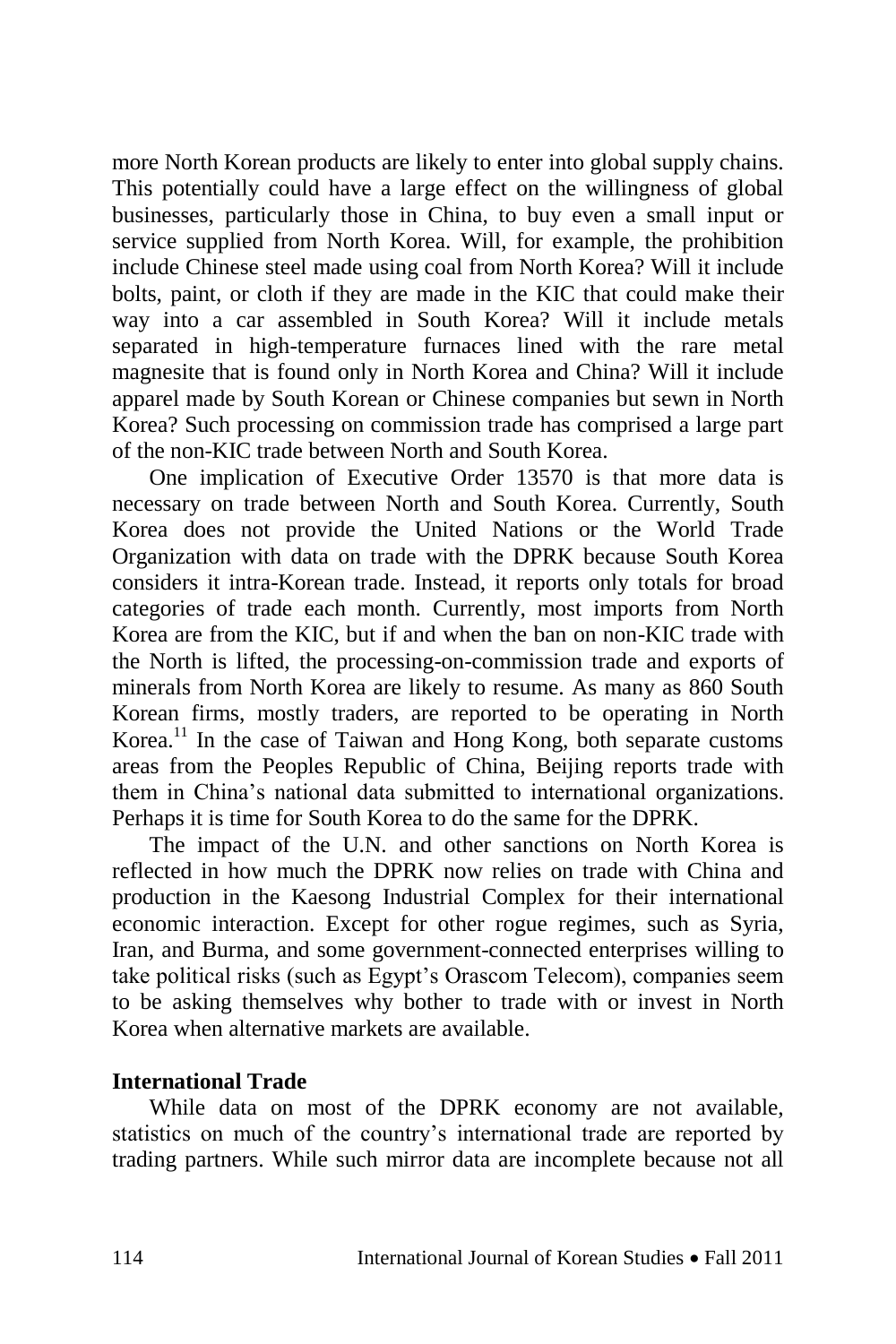countries report their trade data to the United Nations, they do provide a rough picture of how the DPRK is faring.

Table 1 shows an estimate of North Korean trade, using data as reported by trading partners. These data do not include illicit exports and imports, but they do include some prohibited items, such luxury goods, that go through normal trade channels. In 2010, the total North Korean trade exceeded \$7.2 billion with exports of \$2.9 billion and imports of \$4.3 billion. Considering that the gross national income of North Korea is approximately \$28.6 billion, trade accounts for about a quarter of the economy. While this is moderately high for a country so isolated, it reflects more on the poor state of the domestic economy rather than on a robust trading sector.

| $(\psi$ - $\psi$ - $\psi$ - $\psi$ - $\psi$ - $\psi$ |          |       |       |       |       |  |  |  |
|------------------------------------------------------|----------|-------|-------|-------|-------|--|--|--|
| 2005                                                 | 2006     | 2007  | 2008  | 2009  | 2010  |  |  |  |
| <b>North Korean Exports</b>                          |          |       |       |       |       |  |  |  |
| 1,787                                                | 2,398    | 2,505 | 3,228 | 2,395 | 2,854 |  |  |  |
| 499                                                  | 468      | 584   | 760   | 793   | 1,188 |  |  |  |
| 27.9%                                                | 19.5%    | 23.3% | 23.6% | 33.1% | 1.6%  |  |  |  |
| 340                                                  | 520      | 765   | 932   | 934   | 1,044 |  |  |  |
| 19.0%                                                | 21.7%    | 30.5% | 28.9% | 39.0% | 36.6% |  |  |  |
| 4                                                    | 35       | 42    | 19    | 21    | 97    |  |  |  |
| 70                                                   | 54       | 44    | 21    | 13    | 46    |  |  |  |
| <b>North Korean Imports</b>                          |          |       |       |       |       |  |  |  |
| 3,150                                                | 3,486    | 4,224 | 5,380 | 3,623 | 4,312 |  |  |  |
| 1,081                                                | 1,232    | 1,392 | 2,032 | 1,887 | 2,277 |  |  |  |
| 34.3%                                                | 35.3%    | 33.0% | 37.8% | 52.1% | 52.8% |  |  |  |
| 715                                                  | 519      | 1,032 | 888   | 744   | 868   |  |  |  |
| 22.7%                                                | 14.9%    | 24.4% | 16.5% | 20.6% | 20.1% |  |  |  |
| 54                                                   | 123      | 639   | 1,094 | 311   | 288   |  |  |  |
| $\Omega$                                             | $\Omega$ | 0     | 0     | 2     | 269   |  |  |  |
| 4,938                                                | 5,884    | 6,729 | 8,609 | 6,019 | 7,166 |  |  |  |
|                                                      |          |       |       |       |       |  |  |  |
| 1,363                                                | 1,089    | 1,719 | 2,153 | 1,228 | 1,457 |  |  |  |
|                                                      |          |       |       |       |       |  |  |  |

Table 1. DPRK Trade with the World and with Major Trading Partners  $(\text{Million})$ 

Source: South Korean data from S. Korea, Unification Ministry. World totals are a sum of all data from reporter countries in the U.N. COMTRADE Database. Data, particularly for 2010, not in the U.N. database are from Global Trade Atlas. Data for India for 2006 and 2007 have been adjusted for apparent miscoding. Figures are not adjusted for inflation.

South Korea's KOTRA (Korea Trade-Investment Promotion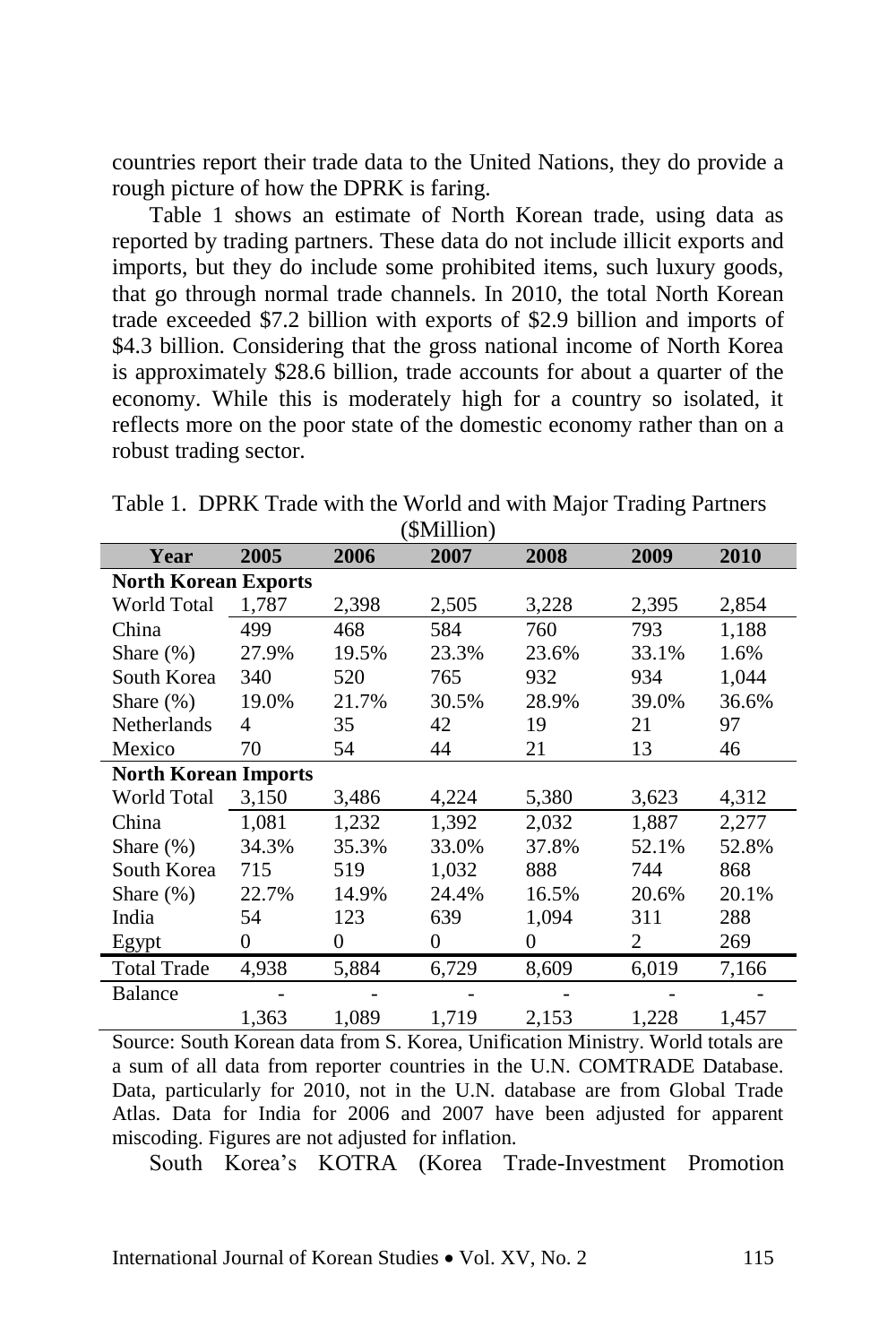Agency) reported that in 2009 North Korea's total trade increased by 22% to \$4.17 billion with exports of \$1.51 billion and imports of \$2.66 billion. As compared with the figures in Table 1, these data are grossly understated. Not only does KOTRA leave out trade between North and South Korea in calculating total DPRK trade, but it also leaves out trade with numerous other countries as well.<sup>12</sup>

Even though the North Korean economy is only loosely connected to the advanced industrialized countries of the world that were the hardest hit by the global financial crisis and ensuing recession of 2008-2009, its exports and imports also were affected by the downturn in world trade. In 2009, DPRK total trade fell by 30% while world trade fell by 22%. In 2010, as the global financial crisis ebbed, DPRK total trade rose by 19% while world trade increased 22%. Actually, DPRK exports to China and South Korea continued to increase during the financial crisis, but DPRK imports fell, particularly from India.

In recent years, North Korea has been incurring an overall annual trade deficit of between \$1 billion and \$2 billion dollars. In 2010, this deficit was \$1.5 billion, of which the bilateral trade deficit with China was \$1.1 billion or two-thirds of the overall trade deficit. How the DPRK finances this deficit is unknown, but some hard currency comes from remittances from North Korean labor or relatives overseas and from contract work in other countries. Some imported goods consist of foreign aid, mainly humanitarian assistance that does not require payment, particularly from China, South Korea, and the United Nations. The DPRK also generates hard currency through illicit activities that are not necessarily reported in trade data. This includes exporting arms, sales of nuclear technology, counterfeiting, and illegal drug sales.

Table 1 shows how much the DPRK has come to rely on China and South Korea for both imports and exports. North Korean trade with Japan and the United States is virtually nil because of economic sanctions, except for some humanitarian aid. About half of all North Korean trade is with China. China provides a market for 42% of DPRK exports and 53% of its imports. South Korea's KOTRA (Korea Trade-Investment Promotion Agency) claimed in 2010 that China accounted for more than 80% of North Korea's foreign trade,<sup>13</sup> but as explained above, this figure is vastly overstated because the KOTRA figures for total DPRK trade omit trade with South Korea.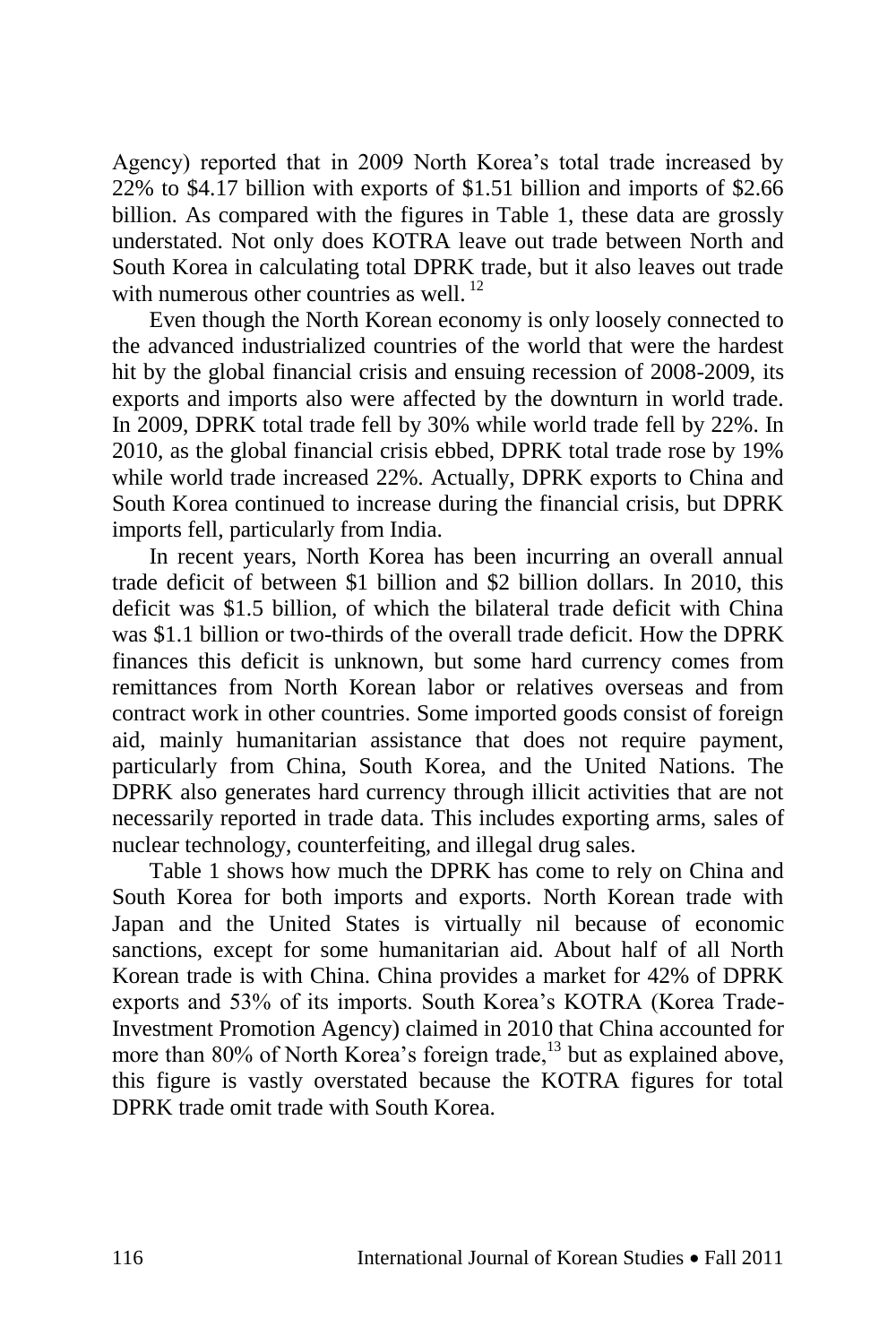North Korea's trade with South Korea is mainly through the Kaesong Industrial Complex (KIC). Following the provocations by the DPRK in 2010, South Korea terminated all trade with the North, except for that associated with the KIC and basic humanitarian aid. In particular, processing-on-commission imports from North Korea (almost all textiles) dropped by 99.6% from \$42.8 million in March 2010 to  $$179,000$  in March 2011.<sup>14</sup> Still, in 2010, DPRK exports to South Korea at \$1.04 billion accounted for 37% of all DPRK exports and rivaled the \$1.19 billion in DPRK exports to China.

With respect to imports of commodities critical to the North Korea, reliance on China is quite striking. In 2010, out of \$64 million in imports of cereals, China provided \$60 million or 94%. The remainder came from food shipments from the United States and Canada and what seem to be purchases from countries such as Ukraine and Thailand.

It should be noted, however, that even though China exported \$250 million in foodstuffs to the DPRK in 2010, China also imported \$79 million in food from the DPRK. These imports consisted primarily of fish and shellfish (\$59 million), fruits and nuts (\$9 million), and miscellaneous grains (\$5 million). At a time when the DPRK is soliciting food aid and the U.N. World Food Program has an emergency operation to help feed people suffering from hunger there, the country is exporting food to China to generate foreign exchange.

In mineral fuel oils, China is the major supplier to North Korea. In 2010, China exported \$479 million in mineral fuel, oils, and electricity to North Korea. In order to reduce its reliance on China, however, the DPRK has been seeking other import sources for energy. India is now experiencing a surplus in its domestic supply of refined petroleum and has placed a cap on prices for gasoline that makes exporting more profitable than selling domestically. In 2010, India exported \$330 million in mineral fuel oils (refined) to North Korea, up from \$262 million in 2009. Egypt also has been deepening its economic ties to the DPRK. In 2010, Egypt reported sales of \$265 million in mineral fuel exports to North Korea. Together, Egypt and India now supply about the same amount of mineral fuel to the DPRK as does China.

The energy trade between the PRC and the DPRK is not as one-sided as it is usually characterized. Even though the DPRK imported \$479 in mineral fuels from the China in 2010, the DPRK also exported \$397 million in mineral fuels to China—almost all coal.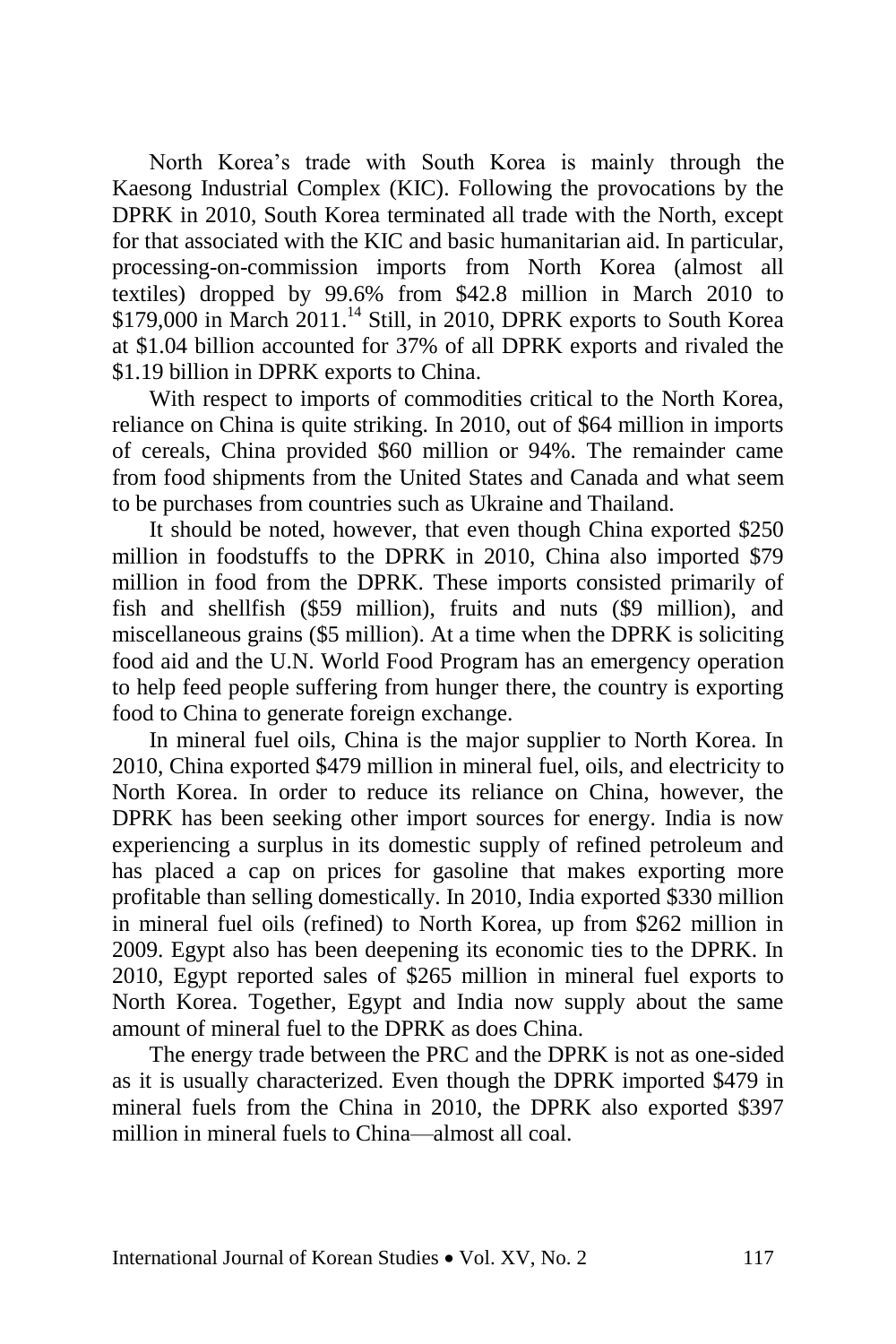Table 2 shows the top exporting countries to the DPRK with their top export commodity in 2010. It is apparent that while China and South Korea dominate in exports to North Korea, other countries sell significant amounts there. Mineral fuel oil is the top export from China, India, Egypt, Russia, and Italy. Ores are the top export from South Africa,<sup>15</sup> Brazil, Honduras, and Mexico. For Germany the top export is machinery, and for Hong Kong, electrical machinery. Tobacco is the top export from Singapore, while copper is the top export from Chile, and organic chemicals the top export from Taiwan to the DPRK.

| ( JULILLIOIL )       |         |         |         |                          |                |  |
|----------------------|---------|---------|---------|--------------------------|----------------|--|
| Reporting<br>Economy | 2008    | 2009    | 2010    | <b>Top Export</b>        | 2010<br>Amount |  |
| China                | 2,032.4 | 1,887.7 | 2,277.8 | Mineral Fuel Oil         | 478.8          |  |
| S. Korea             | 888.0   | 744.8   | 868.3   | N.A.                     | N.A.           |  |
| India                | 1,093.6 | 311.2   | 288.8   | Mineral Fuel Oil         | N.A.           |  |
| Egypt                | 0.6     | 2.5     | 269.9   | Mineral Fuel Oil         | 261.3          |  |
| South Africa         | 152.1   | 103.8   | 181.7   | <b>Iron Ore</b>          | 180.6          |  |
| Russia               | 96.9    | 41.8    | 83.6    | Mineral Fuel Oil         | 27.4           |  |
| Singapore            | 120.8   | 54.9    | 47.8    | Tobacco                  | 16.2           |  |
| Italy                | 35.0    | 39.2    | 42.7    | Mineral Fuel Oil         | 19.5           |  |
| Thailand             | 46.1    | 30.4    | 29.7    | Sugars,<br>Confectionary | 9.9            |  |
| Germany              | 31.7    | 43.2    | 24.6    | Machinery, parts         | 5.8            |  |
| Brazil               | 204.7   | 118.6   | 21.5    | Ores, Slag, Ash          | 17.1           |  |
| Honduras             | 16.9    | 16.6    | 20.7    | Ores, Slag, Ash          | 16.4           |  |
| Hong Kong            | 8.6     | 26.3    | 18.5    | Electrical<br>Machinery  | 13.2           |  |
| Chile                | 8.0     | 8.8     | 17.5    | Copper                   | 17.1           |  |
| Mexico               | 3.1     | 0.9     | 14.7    | Ores, Slag, Ash          | 10.2           |  |
| Taiwan               | 15.6    | 13.3    | 13.4    | Organic Chemicals        | 11.8           |  |

**Table 2. Top Exporters to the DPRK and Their Top Export Commodity**  $(\Phi_{\text{min}})$ 

Source: Data from U.N. COMTRADE Database and Global Trade Atlas.

Table 3 shows the top importers from the DPRK and their top import commodity. After China and South Korea, Brazil, the Netherlands, Egypt, Mexico, and Venezuela each imported more than \$40 million from North Korea in 2010. These amounts are dwarfed by the more than \$1 billion in imports by both China and South Korea. The top imported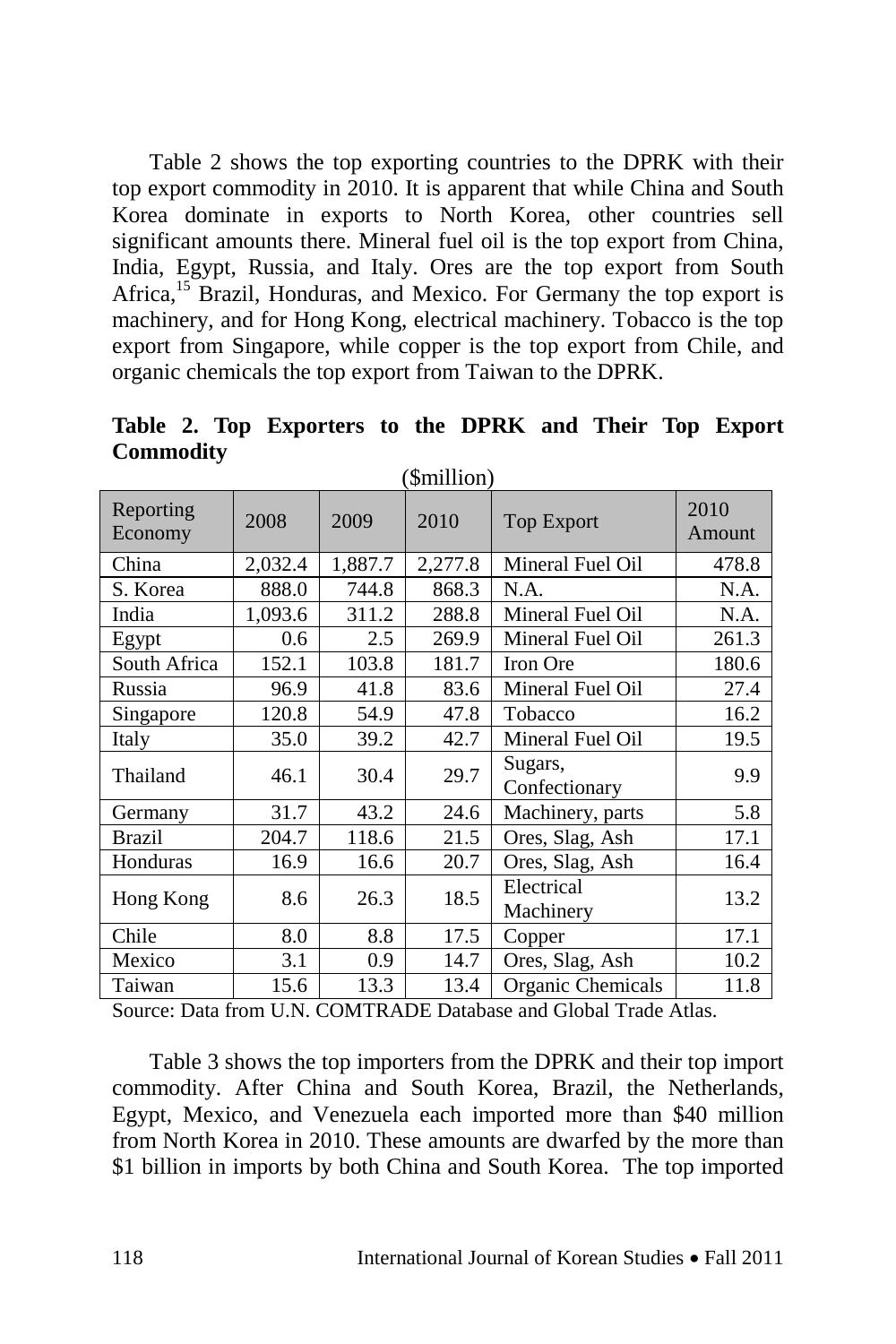products for these countries were coal and oil (not crude) from coal, machinery, electrical machinery, iron and steel, plastics, and apparel.

| (\$million)   |       |       |         |                 |           |  |  |
|---------------|-------|-------|---------|-----------------|-----------|--|--|
| Reporting     |       |       |         |                 | 2010      |  |  |
| Economy       | 2008  | 2009  | 2010    | Top Import      | Amount    |  |  |
| China         | 760.4 | 793.0 | 1,187.9 | Coal            | 397.6     |  |  |
| South Korea   | 932.0 | 934.0 | 1,043.9 | <b>NA</b>       | <b>NA</b> |  |  |
| <b>Brazil</b> | 176.4 | 96.0  | 121.4   | Machinery       | 30.7      |  |  |
| Netherlands   | 19.4  | 21.5  | 96.6    | Oil (not crude) | 74.8      |  |  |
| Egypt         | 33.4  | 28.6  | 66.2    | Iron and Steel  | 43.3      |  |  |
| Mexico        | 20.8  | 12.5  | 45.9    | Electrical      |           |  |  |
|               |       |       |         | Machinery       | 35.2      |  |  |
| Venezuela     | 227.1 | 65.1  | 41.5    | Electrical      | 17.0      |  |  |
|               |       |       |         | Machinery       |           |  |  |
| Sri Lanka     | 0.1   | 0.4   | 36.0    | Iron and Steel  | 4.8       |  |  |
| Germany       | 21.6  | 52.5  | 31.4    | Apparel         | 19.9      |  |  |
| Thailand      | 28.4  | 13.9  | 21.4    | Iron and Steel  | 3.9       |  |  |
| Paraguay      | 35.0  | 21.9  | 20.2    | Machinery       | 7.2       |  |  |
| India         | 109.3 | 6.5   | 18.0    | <b>NA</b>       | <b>NA</b> |  |  |
| Russia        | 13.9  | 7.8   | 16.4    | Iron and Steel  | 11.5      |  |  |
| Hong Kong     | 24.5  | 30.0  | 12.4    | Electrical      | 5.9       |  |  |
|               |       |       |         | Machinery       |           |  |  |
| Colombia      | 15.9  | 10.5  | 11.9    | Plastics        | 4.0       |  |  |
| Tanzania      | 0.3   | 0.1   | 8.5     | Minerals        | 6.1       |  |  |
| Taiwan        | 13.2  | 7.1   | 7.9     | Coal            | 5.2       |  |  |
| Indonesia     | 8.0   | 7.6   | 7.8     | Iron and Steel  | 7.0       |  |  |

**Table 3. Top Importers from the DPRK and Their Top Import Commodity**

Source: Data from U.N. COMTRADE Database and Global Trade Atlas.

#### **The China-Model Strategy (***Juche* **with Chinese Characteristics)**

North Korea's reliance on China has given Beijing some leverage in inducing Pyongyang to embark on a path of economic development similar to that taken by China. Beijing fully recognizes that unless North Korea reforms its economy, it will continue to face economic hardship and periodically will have to come begging to China for assistance. Over the past decade, China has been urging Pyongyang to follow its own development pattern of reform. The ever suspicious DPRK regime, however, has hesitated to take steps to reform its economy that could lead to a loosening of their grip on society. They even took a detour into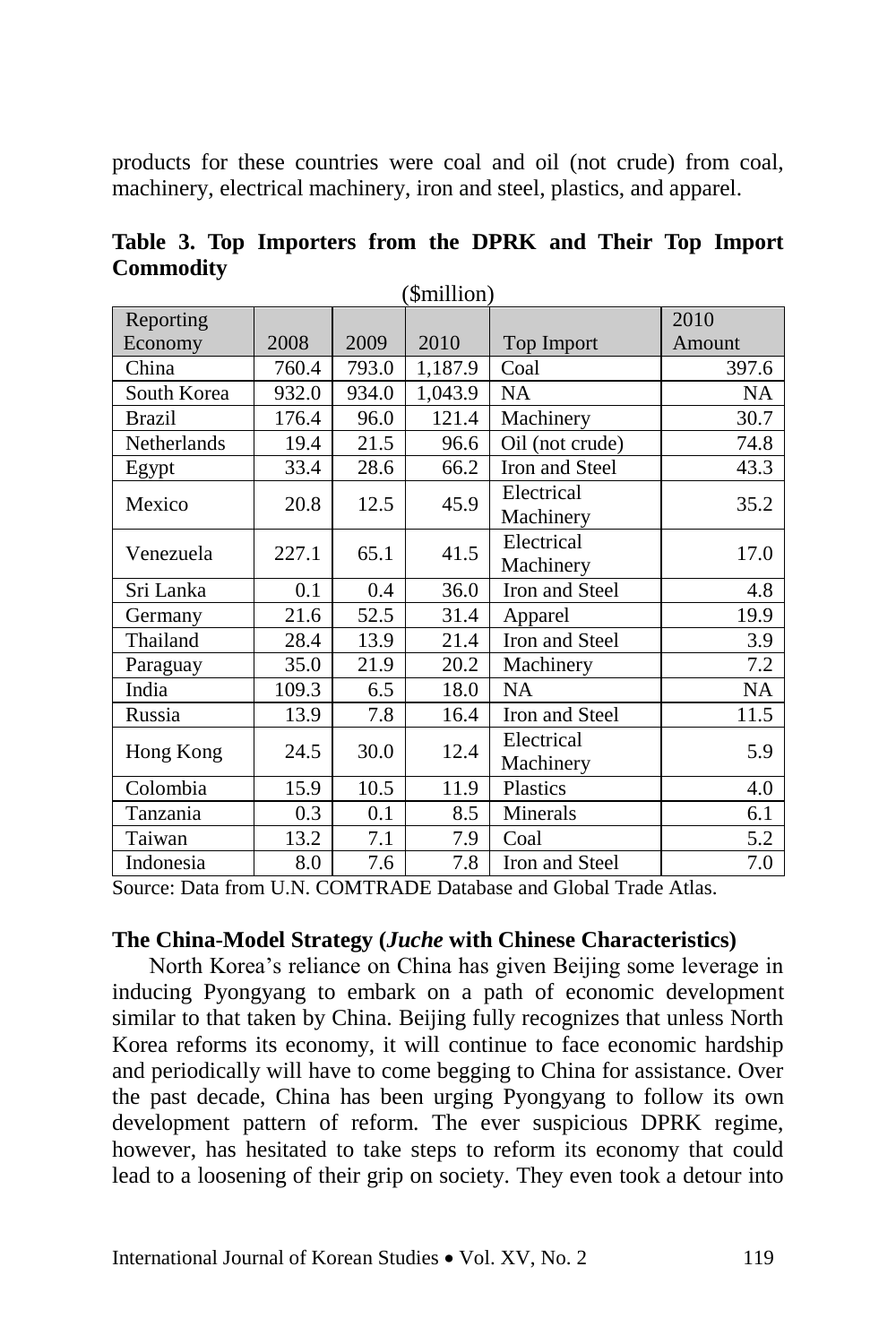Vietnam, thinking that the Vietnamese experience with reform was more adaptable to North Korea's economic conditions. After several visits to Vietnam and after translating Vietnamese government manuals, Pyongyang apparently concluded that while Vietnam did offer some lessons, relying on the mutual interest, proximity, financial resources, and capability of China was more practical and more likely to find success.

The three trips to China by Kim Jong Il in 2010 and early 2011 seem to indicate how much the DPRK development strategy has come to rely on China. After much cajoling and allowing Kim Jong Il a first-hand view of the results of reform and opening, it appears that China has finally convinced Pyongyang that the best way to achieve its economic goals is to adopt a China-type strategy.

The economic side of the DPRK's traditional ideology of "*juche*" or "spirit of self-reliance" often has implied autarky in trade, but this now seems to be expanded to become "*juche* with Chinese characteristics." North Korea can continue to espouse self reliance and independence, but, in reality, the country can escape from continually living on the precipice of poverty only by adopting more and more of the strategy pursued by the Chinese in developing their economy.

The strategy that has emerged appears to benefit both sides. It is based, first, on using the resources and geography of the DPRK to generate more economic activity and to provide much needed income on both sides of the border. Second, it is to rely on China, not only for financial capital and expertise but to allow Chinese business people to manage certain enterprises and activities, and, third, for the DPRK to put a commercial and transportation infrastructure and government approval process in place, one that is necessary to attract foreign investment, not only from China but also from other countries.

A major thrust of the Chinese economic strategy with respect the DPRK is to create an integrated industrial region focused on China's northeastern Jilin and Liaoning provinces and North Korea's bordering industrial provinces. The plan includes building roads, particularly one connecting the Rajin Port in North Korea, to coal mines and industries in landlocked Jilin province, improving these port facilities, creating a free trade zone on two islands in the border river between Dandong in China and Sinuiju in the DPRK, investing in North Korean industries, and eventually building an industrial complex similar to the Kaesong Industrial Complex.<sup>16</sup>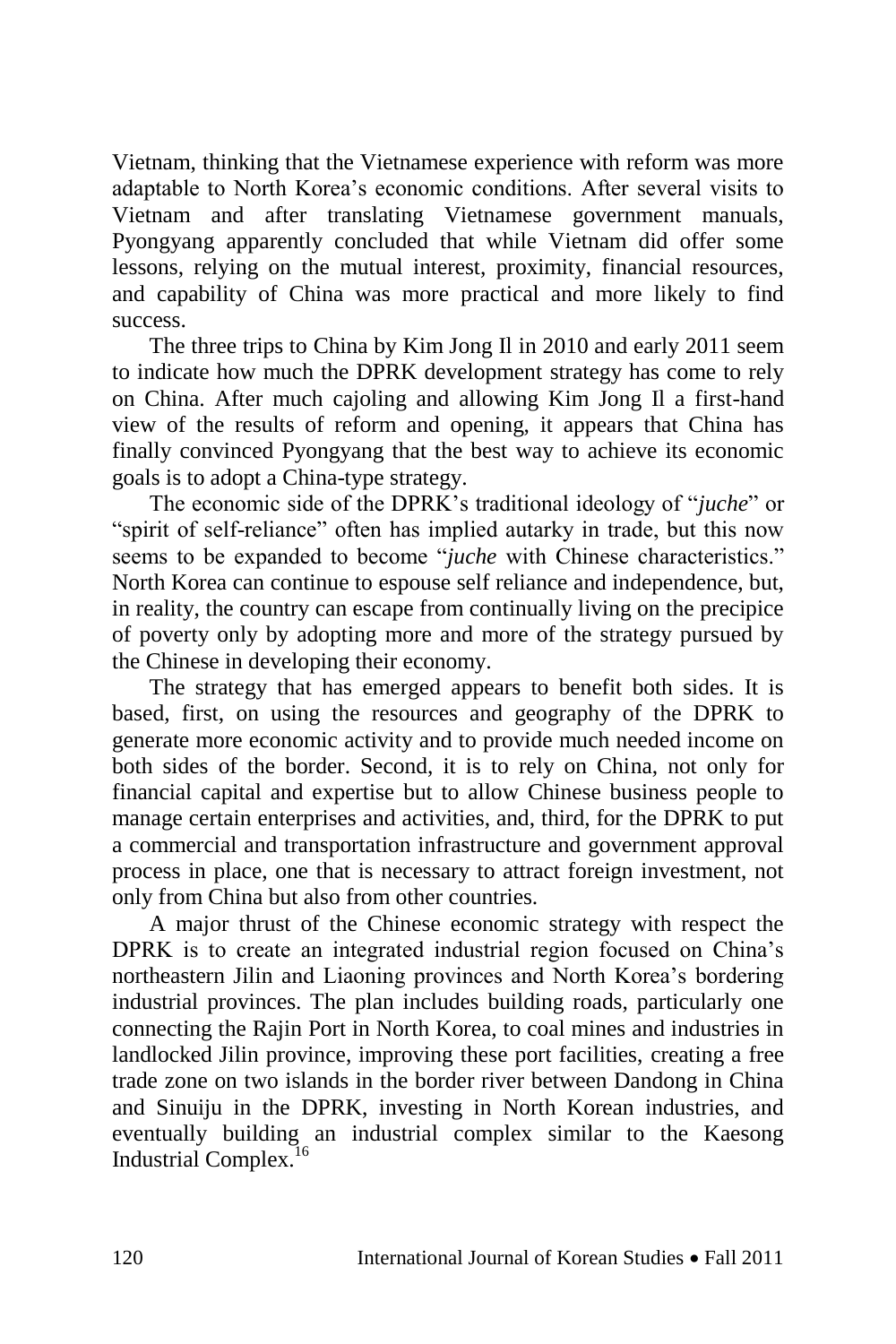A major step in this strategy is centered on what has been termed the Rason Special District. The district was named after the two towns of Rajin and Sonbong in North Korea. In 1991, this area was designated to be the DPRK's first free trade zone, but unlike the Kaesong Industrial Complex, never came to fruition. The new Rason project is being developed according to a Chinese plan with Chinese companies managing the investments and operations. Beijing, however, is relying heavily on its local provinces to take the lead rather than funding and orchestrating the process from the central government. The Rason development effort is taking place, according to China's "blueprints," in everything from the planning to investment and management. Local sources have said that China and North Korea have already formed a special joint steering committee for the district with co-chairs from each country.

The Rason development plan calls for building or upgrading roads and port facilities; establishing international freight brokerage, export processing, and financial institutions; and investing in generating electricity, coal mining, oil refineries, manufacturing, and tourism. Initially, electricity is being imported from China. Chinese companies are provided considerable autonomy in their operations. Analysts say North Korea hopes to tout the successful development of Rason as an achievement of Kim Jong Un.<sup>17</sup>

Another area of joint development has been the Sinuiju special economic zone. It was begun in 2002 but has never lived up to its potential. Located in North Korea directly across from Dandong on the Chinese side, the bridge crossing the river is a major artery between China and the DPRK. China has promised to build an additional bridge crossing the river, one that will also handle rail traffic. The current focus is on a free trade zone to be established on the Hwanggumpyong (Huangjinbing in Chinese) and Wihwa islands in the Yalu River, separating the cities of Sinuiju and Dandong. China reportedly has negotiated a 100 year lease on the two islands and initially intended to invest \$800 million there for industrial development. With little risk of political "contamination" of North Koreans from visitors to the islands, Chinese citizens are to be allowed visa-free access to the islands. The aim is to build an industrial park on the islands similar to the Kaesong Industrial Complex in North Korea near the border with South Korea.

About 200 Chinese companies operate in the DPRK, of which 86 are listed on China's Ministry of Commerce web site. Of these companies,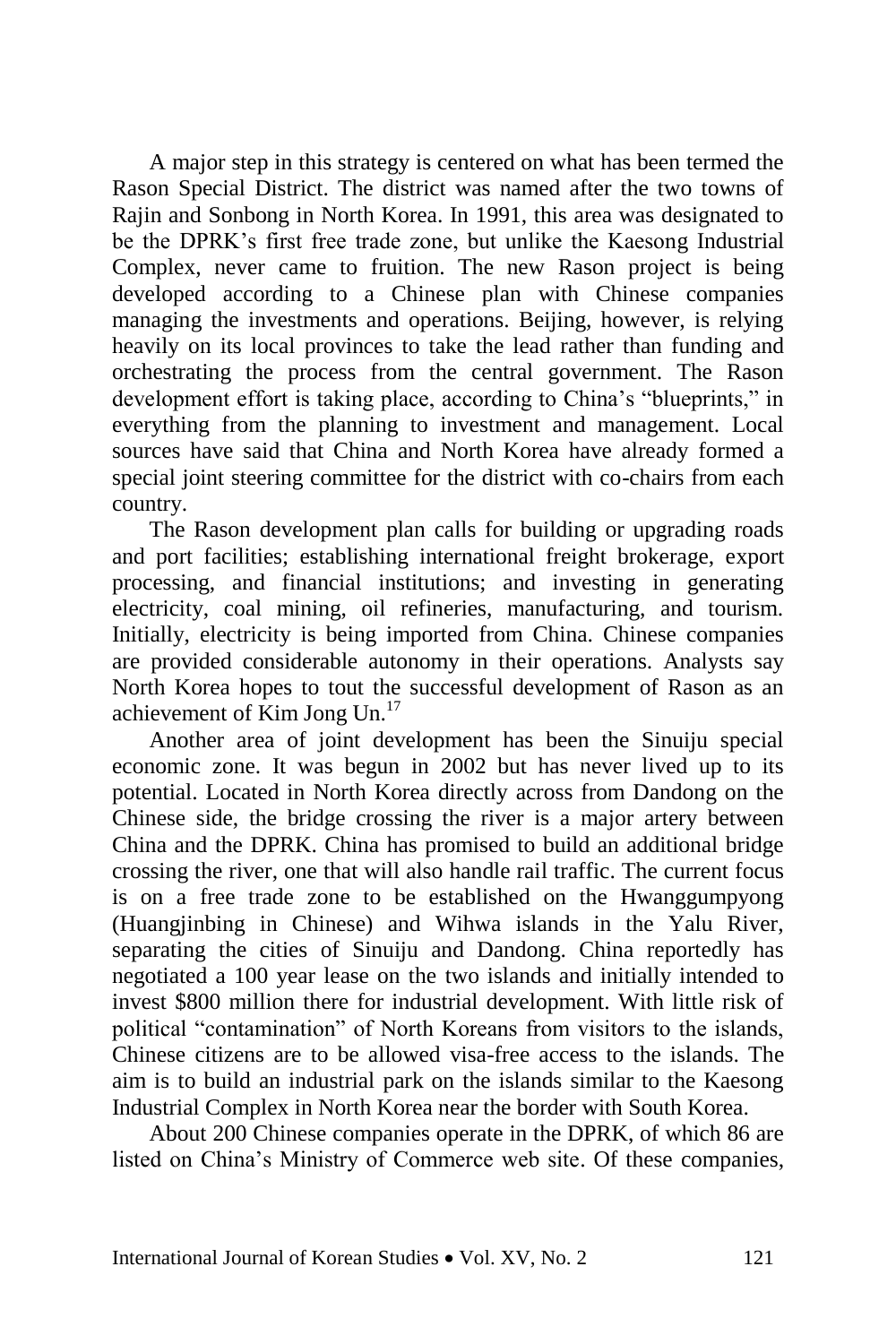35 are in mining, 11 in agriculture/timber, 17 in industrial parts and materials, 7 in apparel, 4 in other consumer goods, 1 in iron and steel, and 1 in automotive vehicles and parts. The other 9 companies are in transportation or trading.<sup>18</sup>

The other aspect of the DPRK development strategy is to build the legal and administrative infrastructure to attract more foreign investment. When Pyongyang announced its "10-Year State Strategy Plan for Economic Development" in January 2011, it said that the plan would help the country achieve its 2012 goal and to put the country among advanced economies by 2020. In order to accomplish this, the DPRK has been trying to streamline the foreign investment approval process and to attract more capital from abroad.

The experience of foreign investors in the DPRK, particularly those from South Korea, has been mixed. A top concern of foreign investors is whether they will be able to repatriate profits and whether their incountry assets will be protected from confiscation. Profit repatriation is yet to be tested on a large scale because most non-KIC investments by South Korean firms in the North have been posting operating losses. The experience of Hyundai Asan in its investment in tourist facilities at Mount Kumgang has not been encouraging. Hyundai Asan had invested \$695 million in the resort, but the resort was closed in 2008 after a South Korean vacationer was killed and Pyongyang refused access by investigators from South Korea. Then in 2011, the North Korean government nullified an earlier law that gave Hyundai Asan a 50-year monopoly on cross-border tours to Mount Kumgang and said it was creating a Special Zone for International Tours at the resort area that it would run itself. $19$ 

Pyongyang has established the Committee of Investment and Joint Ventures to handle investments from China in particular, but also to guide, supervise, and administer investment from abroad. In 2009 and 2010, the Korea Taepung International Investment Group, Pyongyang's state investment agency, and the State Development Bank had been established to perform these functions. Both reportedly continue to operate, but apparently the Committee of Investment and Joint Ventures now carries the most authority.<sup>20</sup>

## **Prospects**

Pyongyang now faces a policy dilemma. The lesson that should be clear to the DPRK is that economics and national security are intimately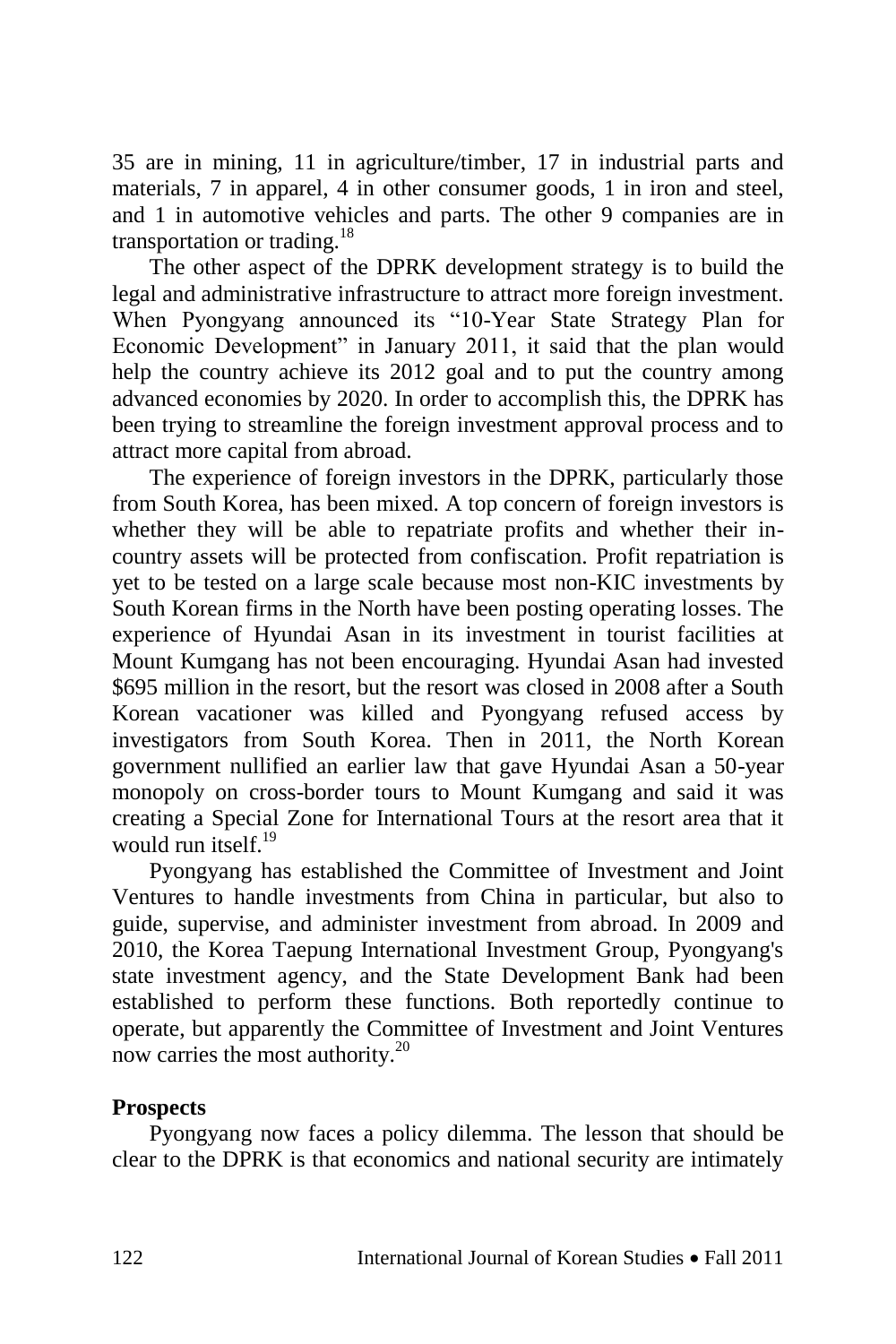intertwined. The "military first" doctrine that has been followed has assumed that the economy could be squeezed in order to provide food and other resources for the military. In all countries, however, the economy is both the enabler and the constraint on the military. Every nation, as it begins to industrialize, wants both a rich country and strong army. Japan, China, and South Korea each dealt with the trade-off between the two as they developed. Each found that without economic security for the people, there can hardly be national security for the country.

The three components of the DPRK national strategy include: (1) the China strategy for reform and opening to foreign investments; (2) the provocations *cum* begging for aid strategy; and, (3) a "stiff arm" South Korea strategy. Each of these is intertwined with the other.

As for the "stiff-arm" South Korea strategy, as long as the current South Korean administration is in power, it seems that Pyongyang will continue its hostile policies toward the South. Even though it does so to its own detriment, this is a case in which non-economic issues outweigh the economic. Even though the KIC has been kept operating despite the chilling of relations between the North and South, the prospect of expanding the KIC currently is dim, and the new sanctions on North Korea by the United States may also affect the processing-oncommission trade with the North and other inter-Korean business, should they be revived. The North Korean provocations and ensuing sanctions have ensured that, for the short term, the role that South Korea can play in helping the North industrialize and increase food production will be limited.

The provocation strategy may prove savory to the military, but it can only produce limited shipments of humanitarian aid. Such a strategy works at cross purposes to the goal of attracting foreign investment. North Korea may relish the thought of causing stock markets in South Korea to drop each time it threatens to destroy Seoul, but those same risk factors that give pause to investors with respect to South Korea are magnified several times over when they consider investing in the DPRK. Pyongyang could learn from the China experience with Taiwan. Before foreign investors could feel comfortable building factories in China, Beijing had to tone down its rhetoric and military threats against Taiwan and reduce the probability of open hostilities and possible intervention by the U.S. Seventh Fleet.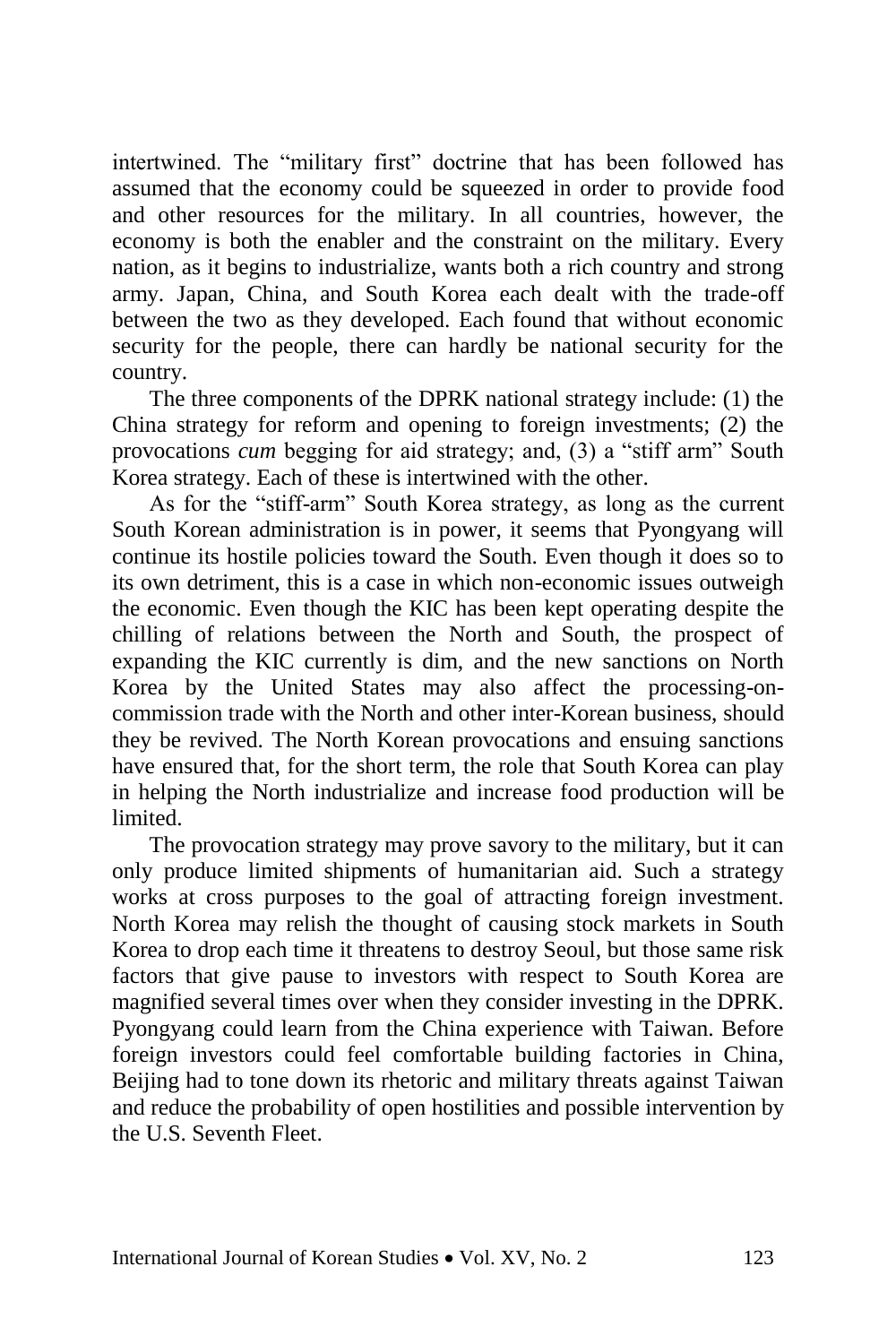That leaves the China strategy, or "*juche* with Chinese characteristics," as the most viable alternative for both the short and long-term development of the economy. This strategy, however, must recognize three current facts of life in the global economy:

- The United States is the largest market in the world; China is second; Japan, third, and South Korea, fifteenth. No country, particularly one in Asia, can industrialize without developing trade and business ties with these economies.
- In order for the DPRK to develop anywhere near that of a midlevel Asian nation, its GDP not only will have to double but double again and continue to grow. As GDP grows, however, the economy becomes so complex that attempting to control all aspects of it through a centralized plan becomes futile. The government can control certain enterprises and set general goals for promoting growth in specific sectors, but trying to manage the economy by fiat and make the myriad market decisions through an autocratic political system creates distortions, breeds dissatisfaction, wastes resources, and ultimately proves impossible to manage. Every country that has industrialized has allowed markets to make more and more of the economic decisions while government has set the framework and defined the parameters of activity through laws and regulations.
- The greater the uncertainty and risk, the more negatively markets and market actors respond. This applies not only to equity and bond markets but to foreign investors and banks. North Korean provocations discourage foreign investment in the DPRK and increase the risk of lending to North Korean traders.

Given the sorry state of the North Korean economy, the China strategy provides the most workable alternative for the DPRK to develop into a mid-level economy and to become self-sufficient in food and other essentials. For China, however, investments in the DPRK economy are not foreign aid. They appear to be based on mutual economic interests and financial viability. The question is whether Pyongyang will be able to keep from interfering in the operations and allow them to generate profits that will then attract other investors into the region. This China strategy is likely to become more and more dominant over the medium term because it now is connected to the dynastic succession of Kim Jong  $Un.$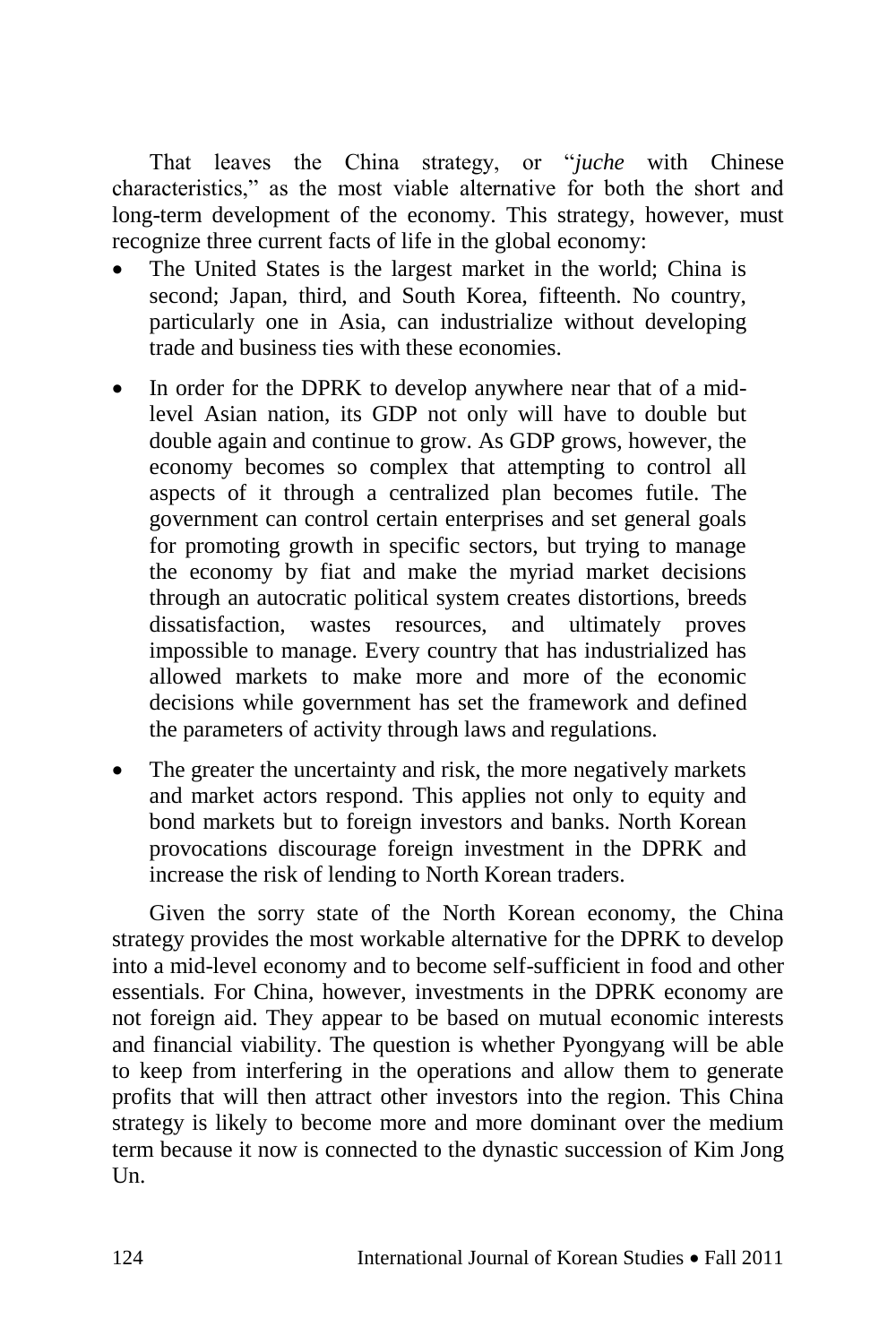### **Notes:**

l

 $1$  Opinions expressed in this paper are the author's and not necessarily those of the Congressional Research Service, Library of Congress, or the U.S. Government.

<sup>2</sup> See, for example, Haksoon Paik, Kim Jong Il's Visit to China: Implications for East Asia and the United States, *Foreign Affairs*, June 5, 2011. Posted in 38 North: Informed Analysis of North Korea – http://38north.org. Yonhap, "North Korea Establishes 10-year Economic Development Plan," *North Korea Newsletter*, No. 141, January 20, 2011.

<sup>3</sup> "North Korea, the happiness of the world's No. 2...152 Index above the South happy, huh?" *Chosun.com*, May 27, 2011.

<sup>4</sup> Tong Yong-su'ng, "Correlation Between North Korea's Economic Policy Changes and *Kyo'ngje Yo'ngu* Papers, Samsung Economic Research Institute, January 13, 2011.

<sup>5</sup> For an analysis of the currency reform, see Scott Snyder, "North Korea Currency Reform: What Happened and What Will Happen To Its Economy?" Paper presented at the 2010 Global Forum on North Korea Economy, *Korea Economic Daily* and Hyundai Research Institute, Seoul, Korea, March 31, 2010.

 $6$  World Food Programme, Q+A-Is North Korea really hungry?, 18 May 2011. "The Politics Of Providing Food Aid to North Korea," *Mainichi Daily News*, May 20, 2011.

<sup>7</sup> Available at: http://www.scribd.com/doc/55808872/UN-Panel-of-Experts-NORK-Report-May-2011

<sup>8</sup> Kim Tae Hong, "Kim Jong Il Showers Loyals with Cars," *The Daily NK*, July 30, 2010.

<sup>9</sup> Executive Order 13551, "Blocking Property of Certain Persons With Respect to North Korea," 75 *Federal Register* 53837, August 30, 2010. Executive Order 13570, "Prohibiting Certain Transactions With Respect to North Korea," 76 *Federal Register* 22291, April 18, 2011.

<sup>10</sup> Office of Foreign Assets Control, "North Korea: An Overview of Sanctions With Respect to North Korea," May 6, 2011. http://www.treasury.gov/resourcecenter/sanctions/Programs/Documents/nkorea.pdf.

<sup>11</sup> Economist Intelligence Unit, *Country Report, North Korea*, May 2011.

<sup>12</sup> For details, see: Mika Marumoto, *DPRK Economic Statistics Report*, DPRK Economic Forum, U.S.-Korea Institute at SAIS, March 2, 2009.